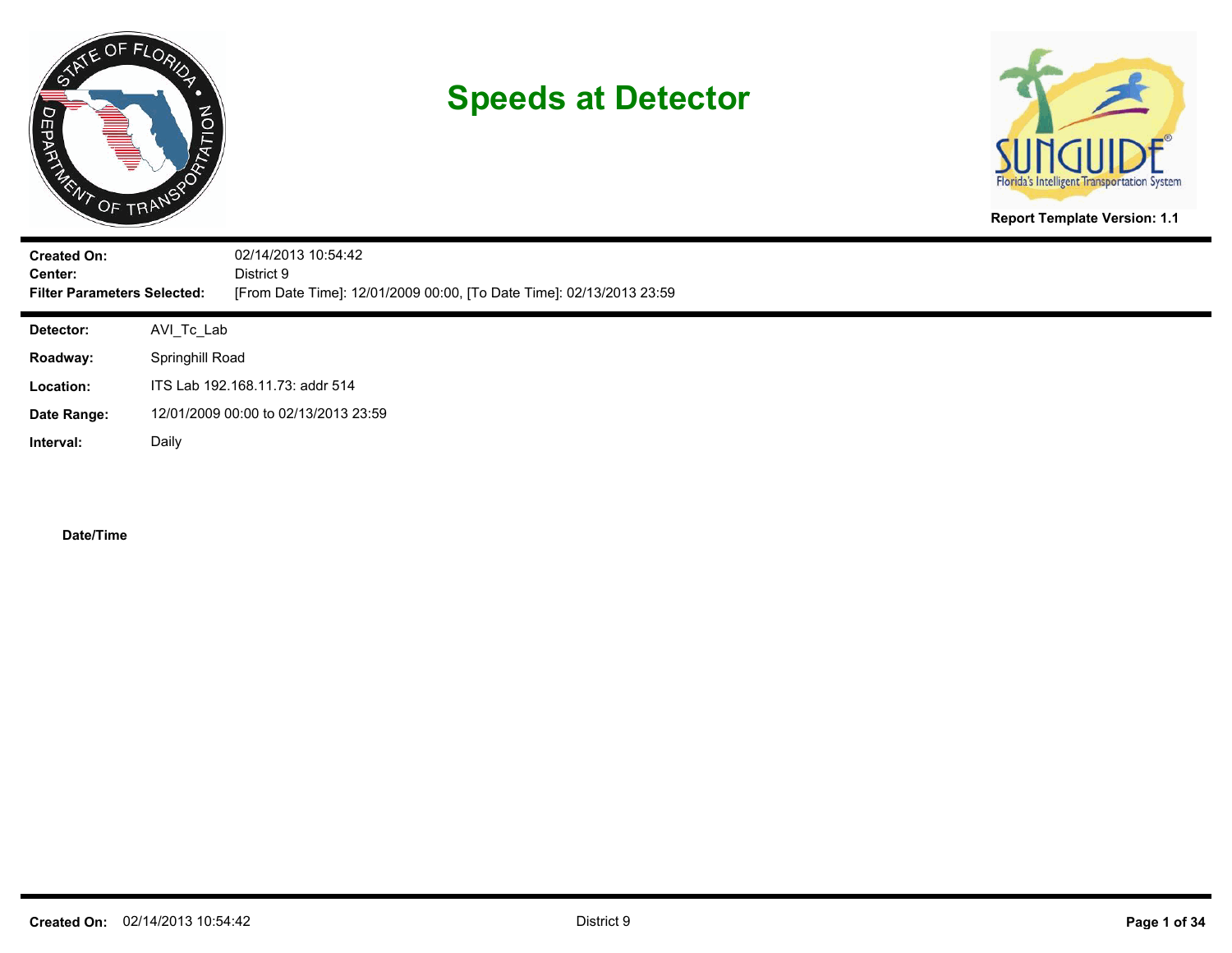



**Report Template Version: 1.1**

| Detector:   | AVI_Tc_Springhill                    |
|-------------|--------------------------------------|
| Roadway:    | Springhill Road                      |
| Location:   | Springhill Mast Arm                  |
| Date Range: | 12/01/2009 00:00 to 02/13/2013 23:59 |
| Interval:   | Daily                                |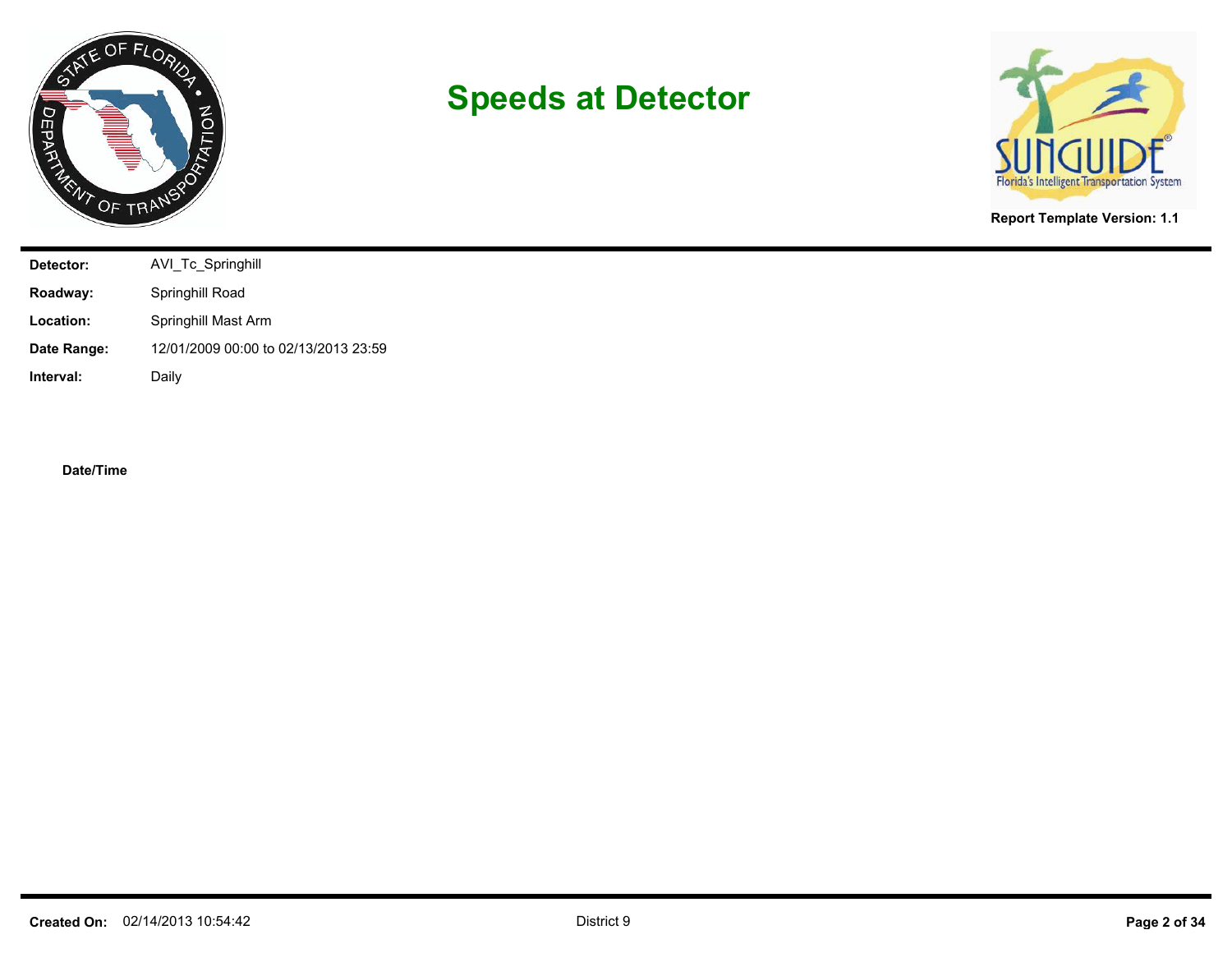



**Report Template Version: 1.1**

| Detector:   | IVV_LPR                              |
|-------------|--------------------------------------|
| Roadway:    | $I-10$                               |
| Location:   | Clay Workstation 8.201:8050          |
| Date Range: | 12/01/2009 00:00 to 02/13/2013 23:59 |
| Interval:   | Daily                                |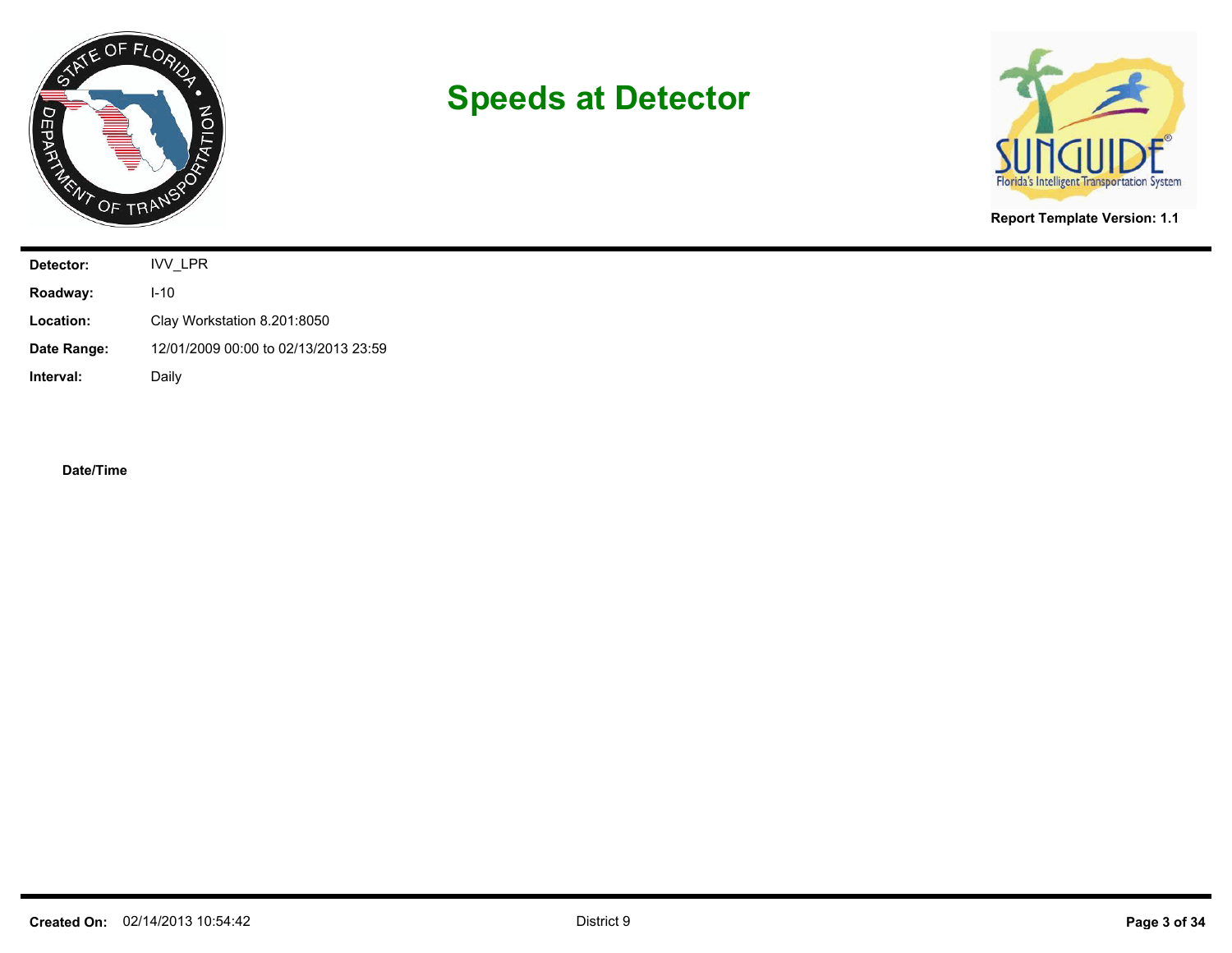



**Report Template Version: 1.1**

| Detector:   | RMS-D9-T2                            |
|-------------|--------------------------------------|
| Roadway:    | $I-10$                               |
| Location:   |                                      |
| Date Range: | 12/01/2009 00:00 to 02/13/2013 23:59 |
| Interval:   | Daily                                |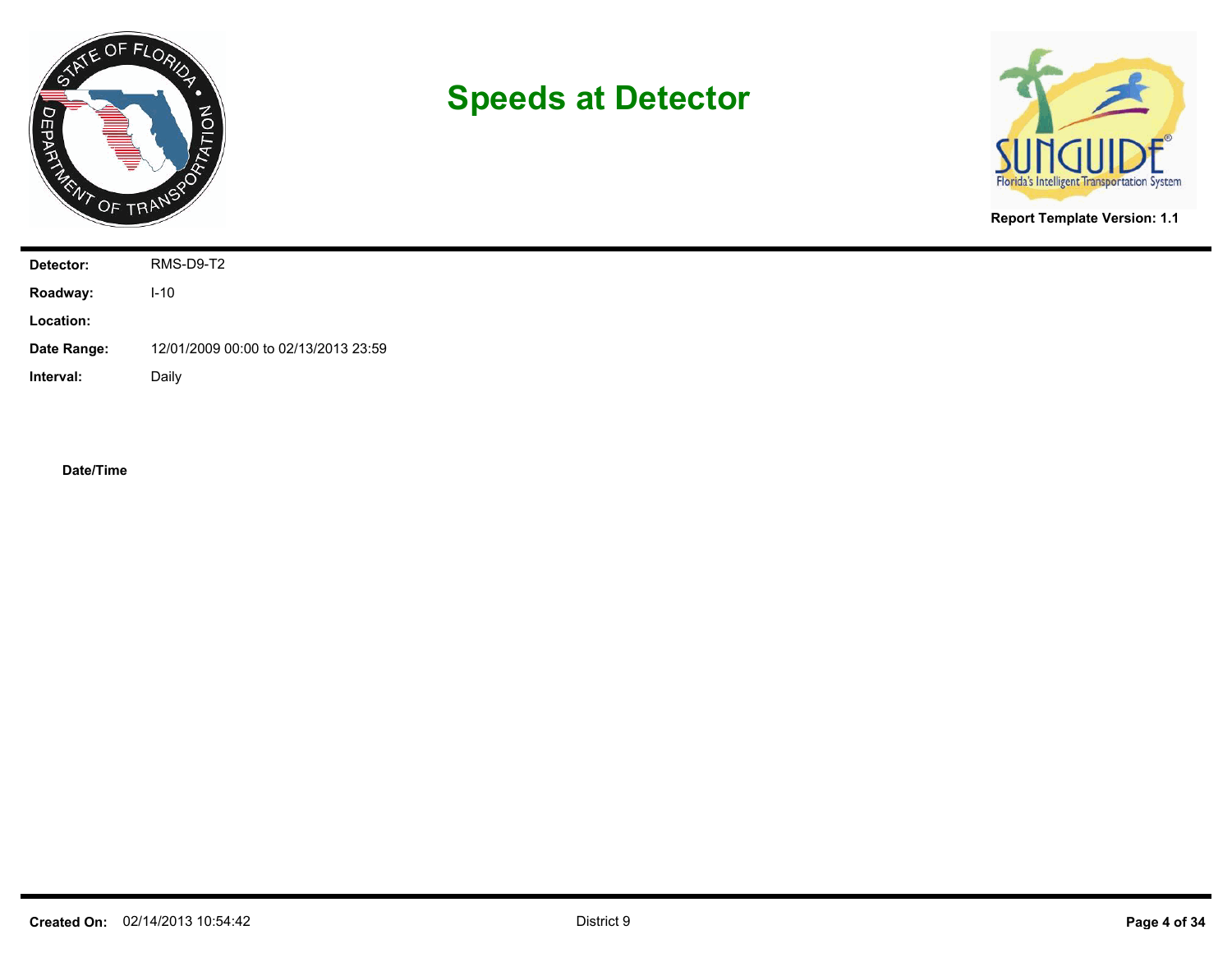



**Report Template Version: 1.1**

| Detector:   | RSE_OT                               |
|-------------|--------------------------------------|
| Roadway:    | $I-10$                               |
| Location:   | Convention center                    |
| Date Range: | 12/01/2009 00:00 to 02/13/2013 23:59 |
| Interval:   | Daily                                |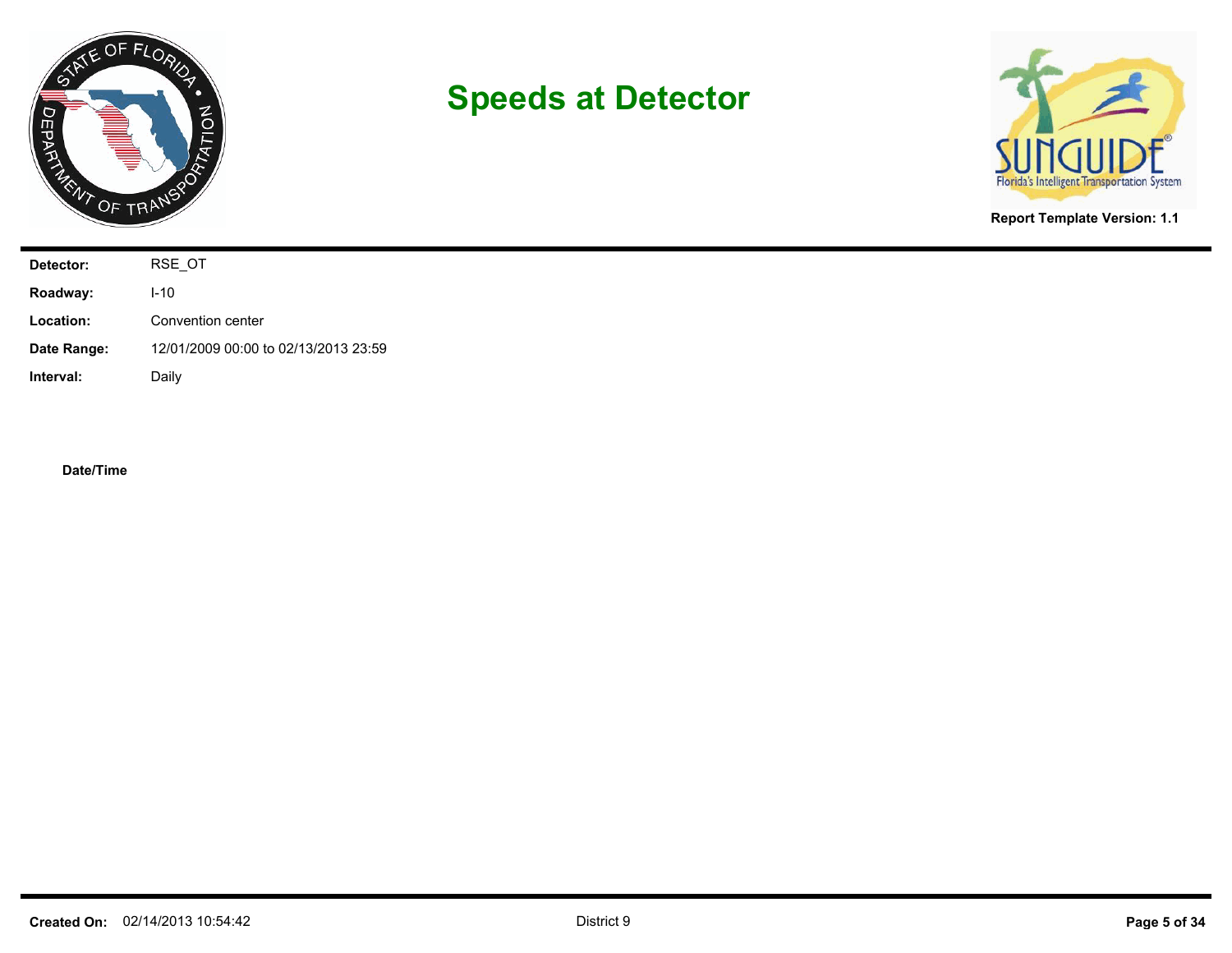



**Report Template Version: 1.1**

| Detector:   | RSE_Sim                              |
|-------------|--------------------------------------|
| Roadway:    | $I-10$                               |
| Location:   | RSE_Sim                              |
| Date Range: | 12/01/2009 00:00 to 02/13/2013 23:59 |
| Interval:   | Daily                                |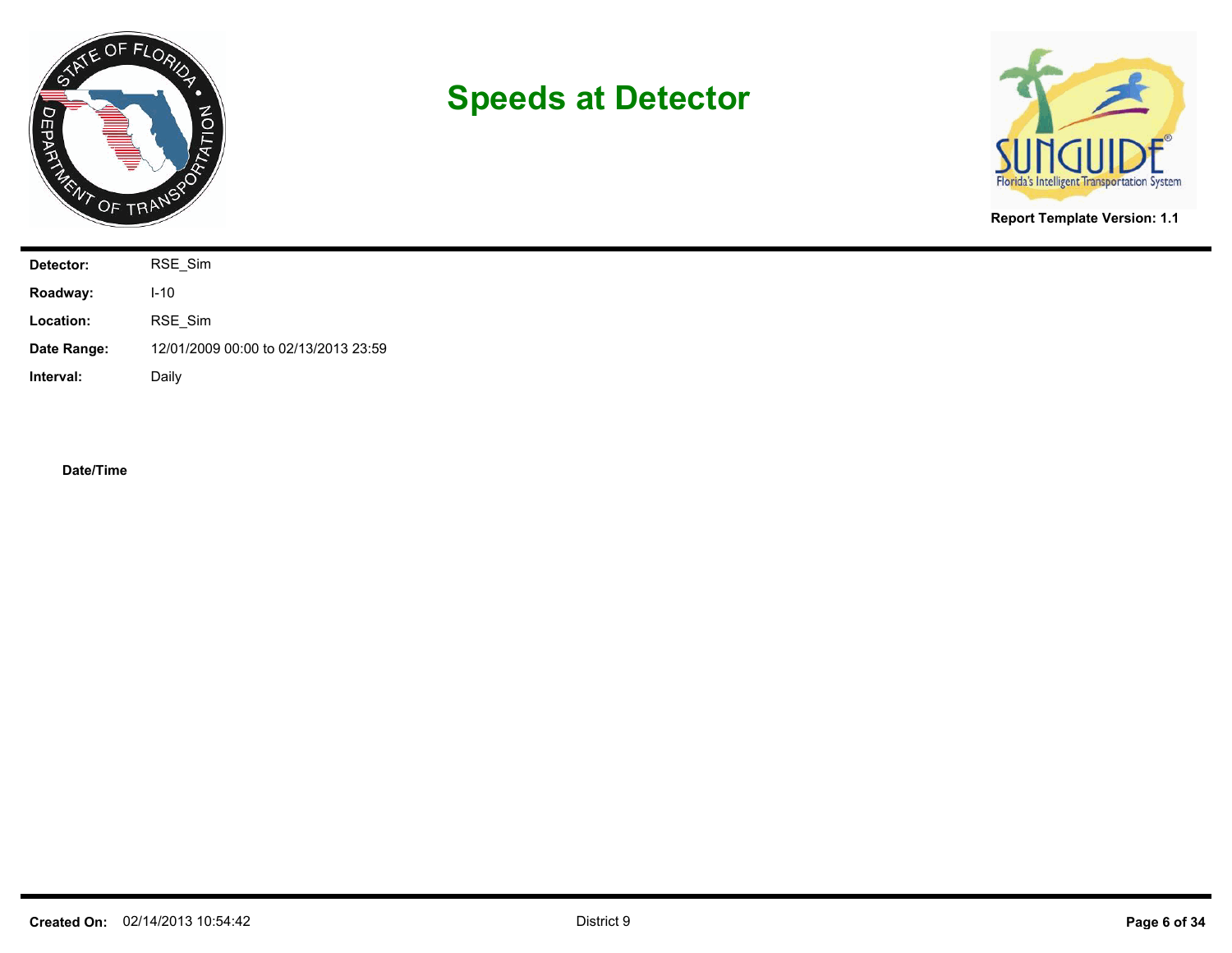



**Report Template Version: 1.1**

| Detector:   | RSE_Sim2                             |
|-------------|--------------------------------------|
| Roadway:    | $I-10$                               |
| Location:   | RSE_Sim2                             |
| Date Range: | 12/01/2009 00:00 to 02/13/2013 23:59 |
| Interval:   | Daily                                |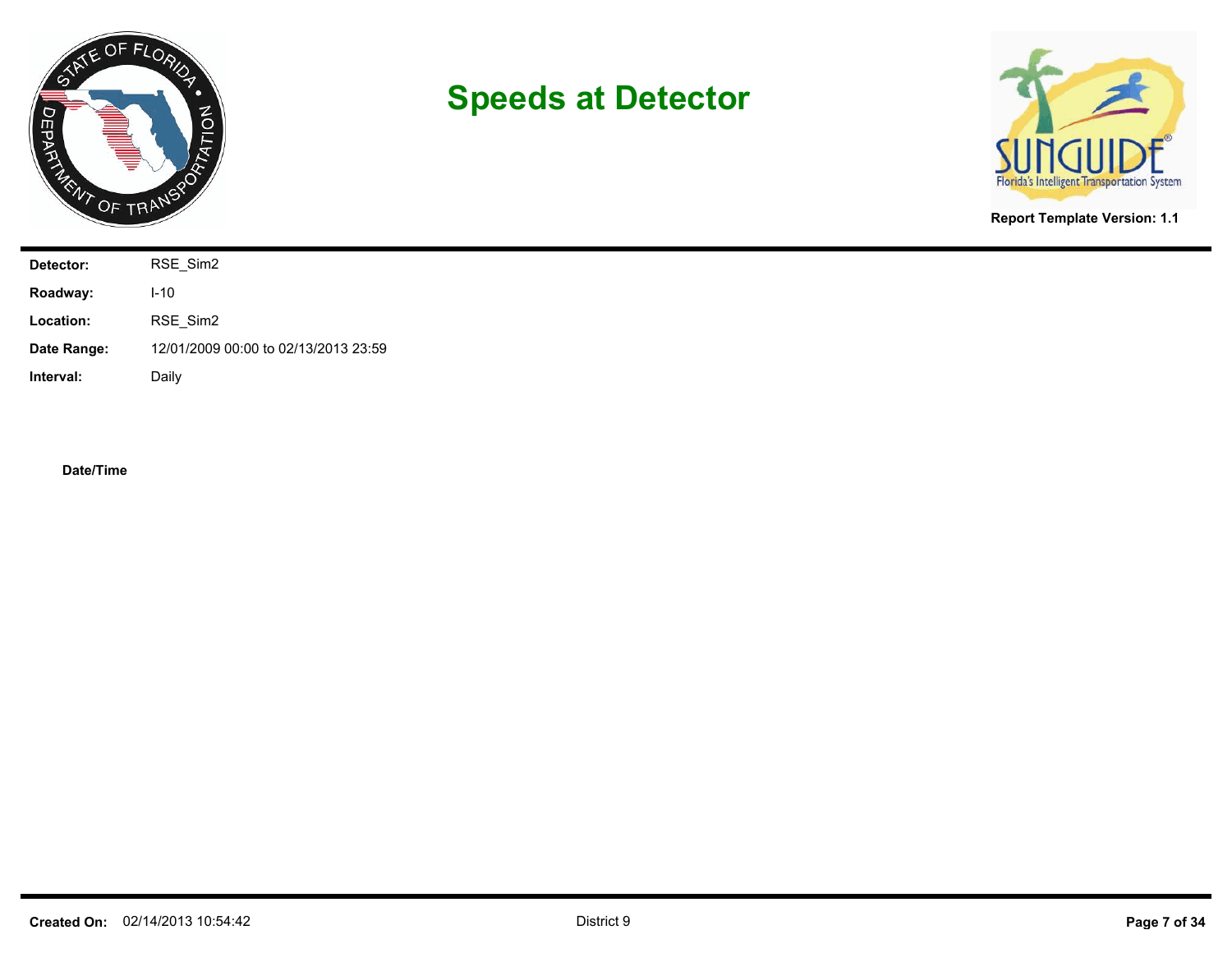



**Report Template Version: 1.1**

| Detector:   | RSE_Sim3                             |
|-------------|--------------------------------------|
| Roadway:    | $I-10$                               |
| Location:   | Rse_Sim3                             |
| Date Range: | 12/01/2009 00:00 to 02/13/2013 23:59 |
| Interval:   | Daily                                |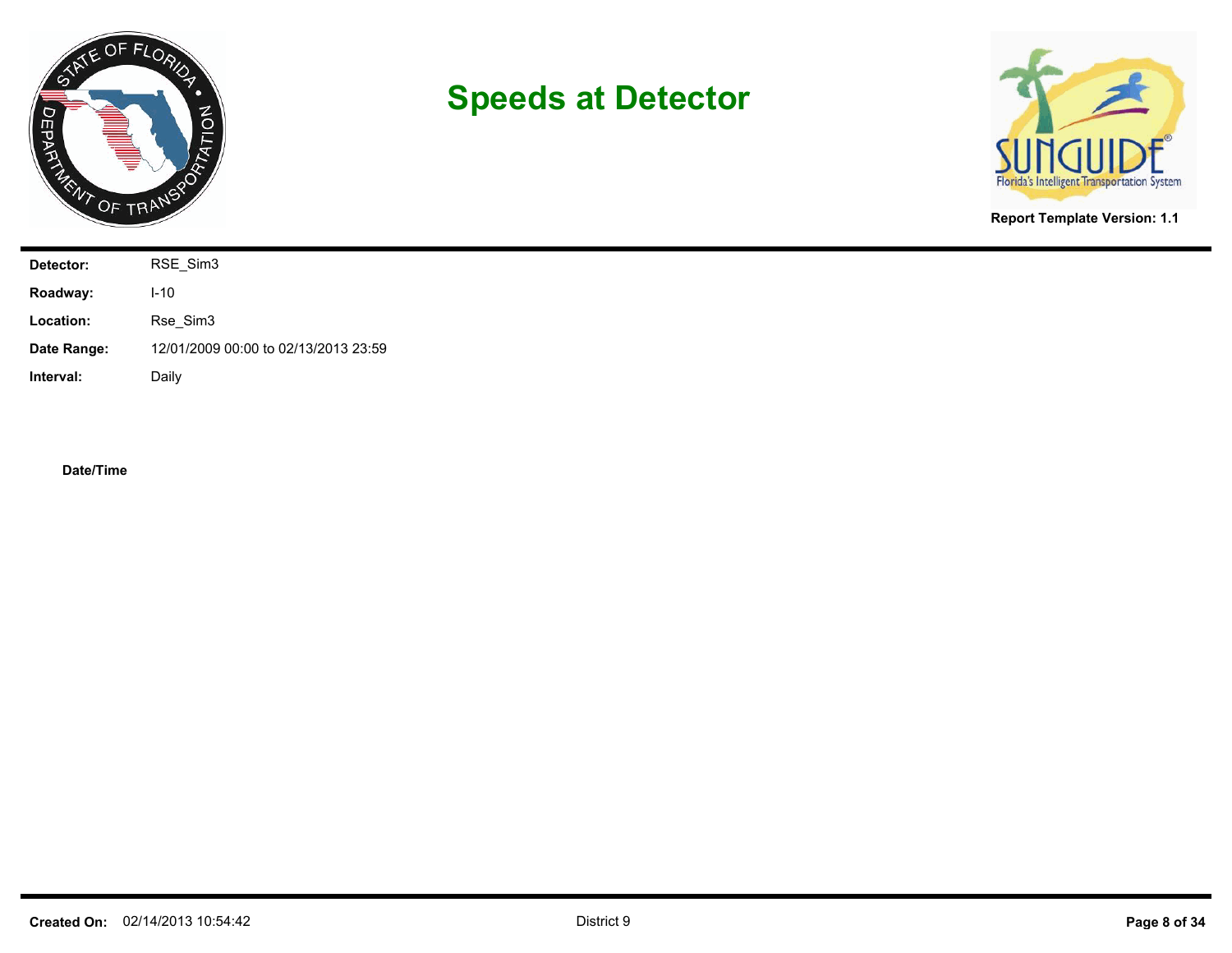



**Report Template Version: 1.1**

| Detector:   | RSE_Sim4                             |
|-------------|--------------------------------------|
| Roadway:    | $I-10$                               |
| Location:   | the 4th RSE                          |
| Date Range: | 12/01/2009 00:00 to 02/13/2013 23:59 |
| Interval:   | Daily                                |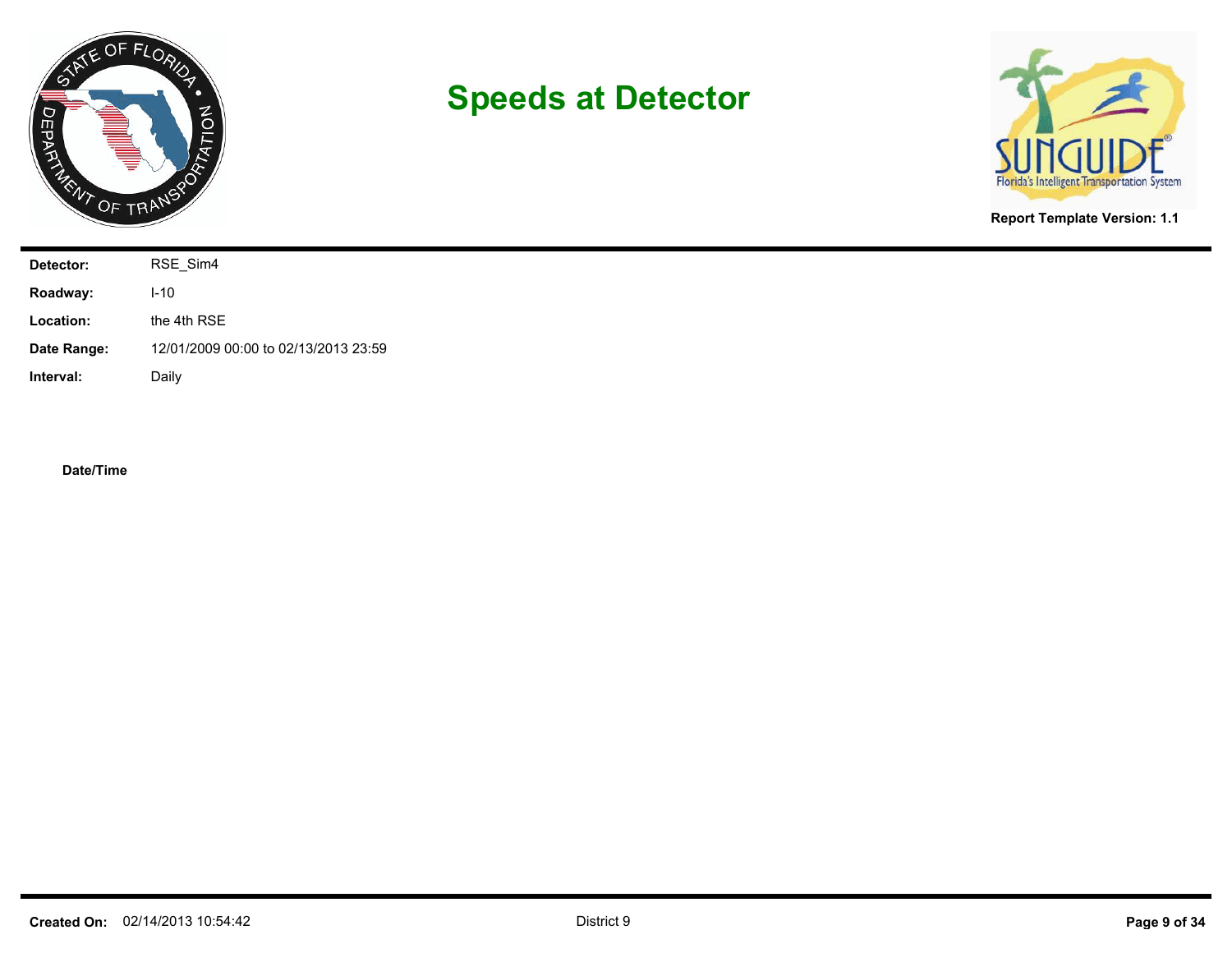



**Report Template Version: 1.1**

**Detector:** RTMS-01

**Roadway:** I-10

**Location:** I-10 Strip

**Date Range:** 12/01/2009 00:00 to 02/13/2013 23:59

|                | RTMS-01-link1  |                            |                                     | RTMS-01-link2  |                            |                                     | <b>Total Average</b> |
|----------------|----------------|----------------------------|-------------------------------------|----------------|----------------------------|-------------------------------------|----------------------|
| Date/Time      | lane1<br>(mph) | lane <sub>2</sub><br>(mph) | <b>Average Lane</b><br><b>Speed</b> | lane1<br>(mph) | lane <sub>2</sub><br>(mph) | <b>Average Lane</b><br><b>Speed</b> | <b>Lane Speed</b>    |
| 01/17/13 00:00 | 1.00           | 1.00                       | 1.00                                | 1.00           | 1.00                       | 1.00                                | 1.00                 |
| 01/18/13 00:00 | 1.00           | 1.00                       | 1.00                                | 1.00           | 1.00                       | 1.00                                | 1.00                 |
| 01/19/13 00:00 | 1.00           | 1.00                       | 1.00                                | 1.00           | 1.00                       | 1.00                                | 1.00                 |
| 01/20/13 00:00 | 1.00           | 1.00                       | 1.00                                | 1.00           | 1.00                       | 1.00                                | 1.00                 |
| 01/21/13 00:00 | 1.00           | 1.00                       | 1.00                                | 1.00           | 1.00                       | 1.00                                | 1.00                 |
| 01/22/13 00:00 | 1.00           | 1.00                       | 1.00                                | 1.00           | 1.00                       | 1.00                                | 1.00                 |
| 01/23/13 00:00 | 1.00           | 1.00                       | 1.00                                | 1.00           | 1.00                       | 1.00                                | 1.00                 |
| 01/24/13 00:00 | 1.00           | 1.00                       | 1.00                                | 1.00           | 1.00                       | 1.00                                | 1.00                 |
| 01/25/13 00:00 | 1.00           | 1.00                       | 1.00                                | 1.00           | 1.00                       | 1.00                                | 1.00                 |
| 02/01/13 00:00 | 44.00          | 44.00                      | 44.00                               | 44.00          | 44.00                      | 44.00                               | 44.00                |
| 02/05/13 00:00 | 44.00          | 44.00                      | 44.00                               | 44.00          | 44.00                      | 44.00                               | 44.00                |
| 02/06/13 00:00 | 44.00          | 44.00                      | 44.00                               | 44.00          | 44.00                      | 44.00                               | 44.00                |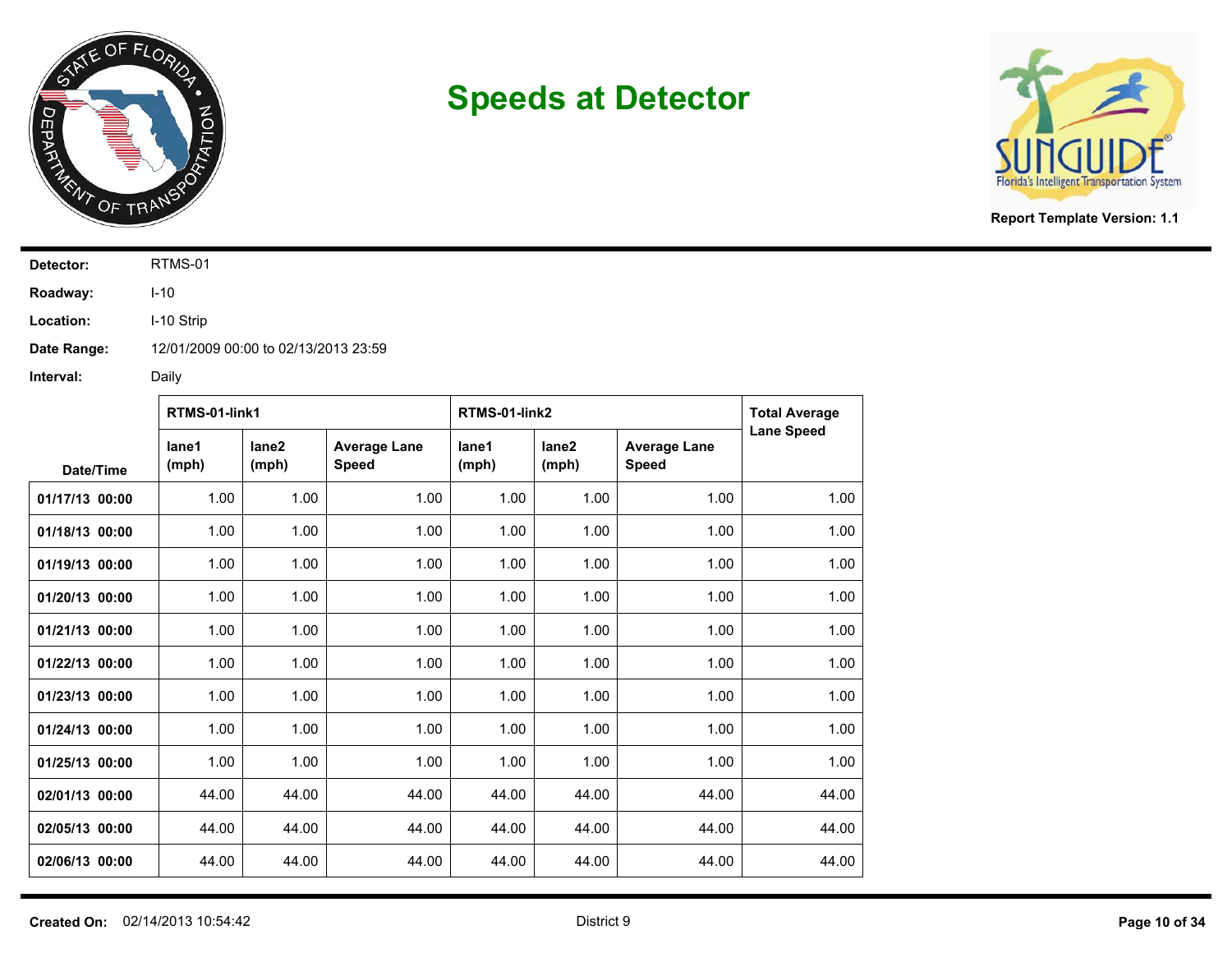



**Report Template Version: 1.1**

|                                     | RTMS-01-link1  |                |                                     | RTMS-01-link2  | <b>Total Average</b>       |                                     |                   |
|-------------------------------------|----------------|----------------|-------------------------------------|----------------|----------------------------|-------------------------------------|-------------------|
|                                     | lane1<br>(mph) | lane2<br>(mph) | <b>Average Lane</b><br><b>Speed</b> | lane1<br>(mph) | lane <sub>2</sub><br>(mph) | <b>Average Lane</b><br><b>Speed</b> | <b>Lane Speed</b> |
| 02/07/13 00:00                      | 44.00          | 44.00          | 44.00                               | 44.00          | 44.00                      | 44.00                               | 44.00             |
| 02/12/13 00:00                      | 44.00          | 44.00          | 44.00                               | 44.00          | 44.00                      | 44.00                               | 44.00             |
| 02/13/13 00:00                      | 44.00          | 44.00          | 44.00                               | 44.00          | 44.00                      | 44.00                               | 44.00             |
| <b>Average Lane</b><br><b>Speed</b> | 17.06          | 17.06          | 17.06                               | 17.06          | 17.06                      | 17.06                               | 17.06             |

**Detector:** RTMS-02

**Roadway:** I-10

**Location:** I-10 Strip

**Date Range:** 12/01/2009 00:00 to 02/13/2013 23:59

|                | RTMS-02-link1  |                            |                                     | RTMS-02-link2  | <b>Total Average</b> |                                     |                   |
|----------------|----------------|----------------------------|-------------------------------------|----------------|----------------------|-------------------------------------|-------------------|
| Date/Time      | lane1<br>(mph) | lane <sub>2</sub><br>(mph) | <b>Average Lane</b><br><b>Speed</b> | lane1<br>(mph) | lane2<br>(mph)       | <b>Average Lane</b><br><b>Speed</b> | <b>Lane Speed</b> |
| 01/17/13 00:00 | 1.00           | 1.00                       | 1.00                                | 1.00           | 1.00                 | 1.00                                | 1.00              |
| 01/18/13 00:00 | 1.00           | 1.00                       | 1.00                                | 1.00           | 1.00                 | 1.00                                | 1.00              |
| 01/19/13 00:00 | 1.00           | 1.00                       | 1.00                                | 1.00           | 1.00                 | 1.00                                | 1.00              |
| 01/20/13 00:00 | 1.00           | 1.00                       | 1.00                                | 1.00           | 1.00                 | 1.00                                | 1.00              |
| 01/21/13 00:00 | 1.00           | 1.00                       | 1.00                                | 1.00           | 1.00                 | 1.00                                | 1.00              |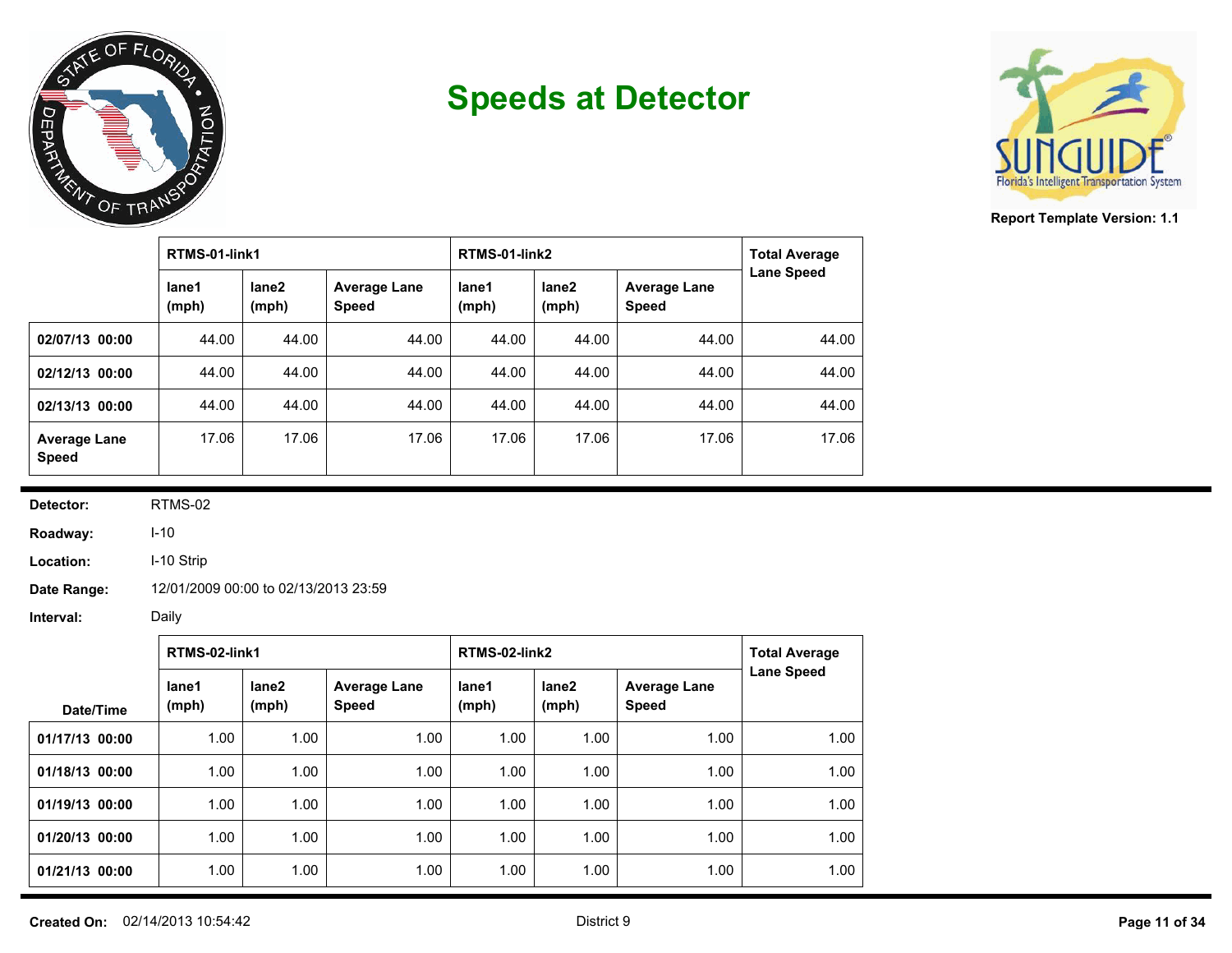



|                                     | RTMS-02-link1  |                            |                                     | RTMS-02-link2  | <b>Total Average</b>       |                                     |                   |
|-------------------------------------|----------------|----------------------------|-------------------------------------|----------------|----------------------------|-------------------------------------|-------------------|
|                                     | lane1<br>(mph) | lane <sub>2</sub><br>(mph) | <b>Average Lane</b><br><b>Speed</b> | lane1<br>(mph) | lane <sub>2</sub><br>(mph) | <b>Average Lane</b><br><b>Speed</b> | <b>Lane Speed</b> |
| 01/22/13 00:00                      | 1.00           | 1.00                       | 1.00                                | 1.00           | 1.00                       | 1.00                                | 1.00              |
| 01/23/13 00:00                      | 1.00           | 1.00                       | 1.00                                | 1.00           | 1.00                       | 1.00                                | 1.00              |
| 01/24/13 00:00                      | 1.00           | 1.00                       | 1.00                                | 1.00           | 1.00                       | 1.00                                | 1.00              |
| 01/25/13 00:00                      | 1.00           | 1.00                       | 1.00                                | 1.00           | 1.00                       | 1.00                                | 1.00              |
| 02/01/13 00:00                      | 44.00          | 44.00                      | 44.00                               | 44.00          | 44.00                      | 44.00                               | 44.00             |
| 02/05/13 00:00                      | 44.00          | 44.00                      | 44.00                               | 44.00          | 44.00                      | 44.00                               | 44.00             |
| 02/06/13 00:00                      | 44.00          | 44.00                      | 44.00                               | 44.00          | 44.00                      | 44.00                               | 44.00             |
| 02/07/13 00:00                      | 44.00          | 44.00                      | 44.00                               | 44.00          | 44.00                      | 44.00                               | 44.00             |
| 02/12/13 00:00                      | 44.00          | 44.00                      | 44.00                               | 44.00          | 44.00                      | 44.00                               | 44.00             |
| 02/13/13 00:00                      | 44.00          | 44.00                      | 44.00                               | 44.00          | 44.00                      | 44.00                               | 44.00             |
| <b>Average Lane</b><br><b>Speed</b> | 17.06          | 17.06                      | 17.06                               | 17.06          | 17.06                      | 17.06                               | 17.06             |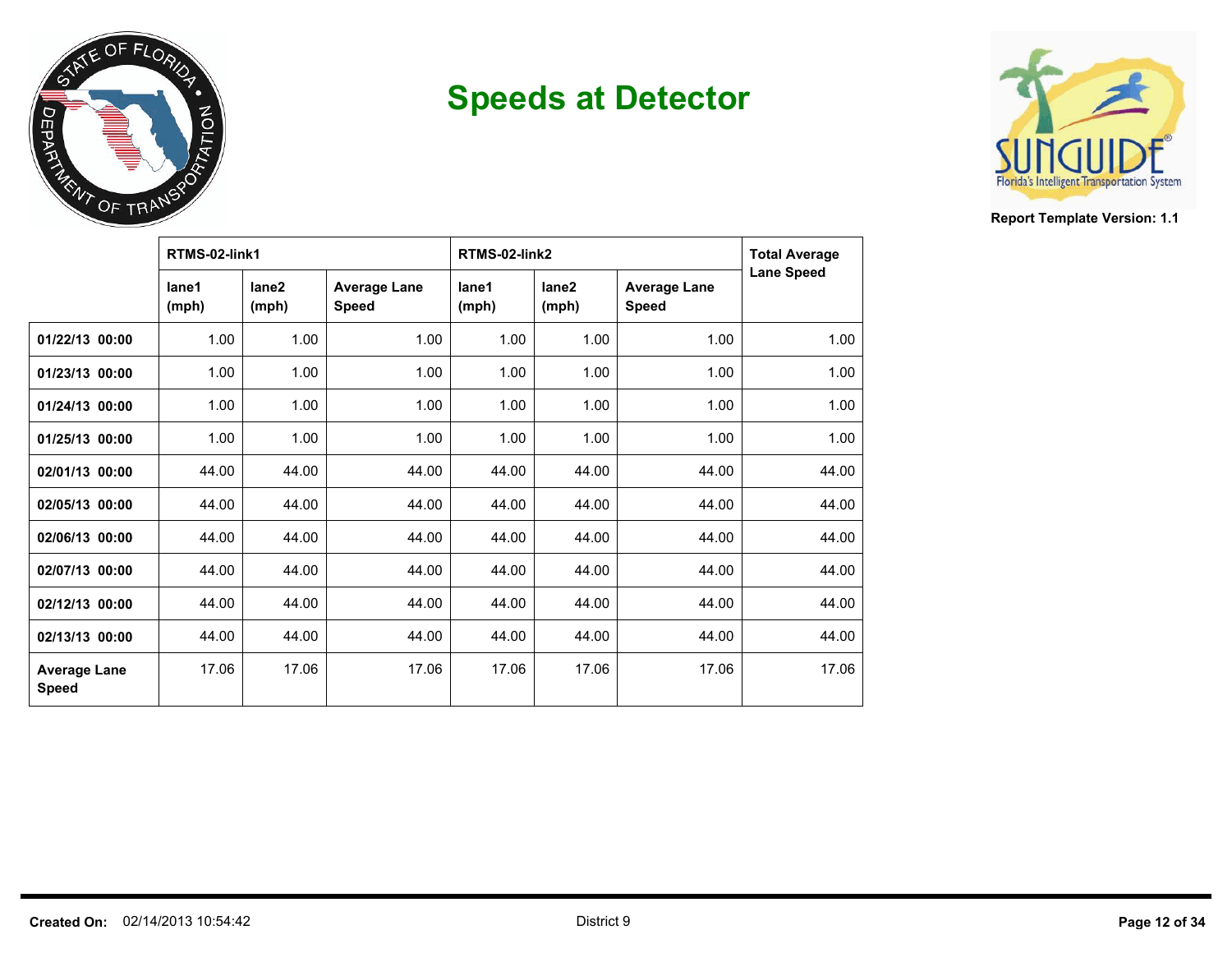



**Report Template Version: 1.1**

**Detector:** RTMS-03

**Roadway:** I-10

**Location:** I-10 Strip

**Date Range:** 12/01/2009 00:00 to 02/13/2013 23:59

|                | RTMS-03-link1  |                            |                                     | RTMS-03-link2  |                            | <b>Total Average</b>                |                   |
|----------------|----------------|----------------------------|-------------------------------------|----------------|----------------------------|-------------------------------------|-------------------|
| Date/Time      | lane1<br>(mph) | lane <sub>2</sub><br>(mph) | <b>Average Lane</b><br><b>Speed</b> | lane1<br>(mph) | lane <sub>2</sub><br>(mph) | <b>Average Lane</b><br><b>Speed</b> | <b>Lane Speed</b> |
| 01/17/13 00:00 | 1.00           | 1.00                       | 1.00                                | 1.00           | 1.00                       | 1.00                                | 1.00              |
| 01/18/13 00:00 | 1.00           | 1.00                       | 1.00                                | 1.00           | 1.00                       | 1.00                                | 1.00              |
| 01/19/13 00:00 | 1.00           | 1.00                       | 1.00                                | 1.00           | 1.00                       | 1.00                                | 1.00              |
| 01/20/13 00:00 | 1.00           | 1.00                       | 1.00                                | 1.00           | 1.00                       | 1.00                                | 1.00              |
| 01/21/13 00:00 | 1.00           | 1.00                       | 1.00                                | 1.00           | 1.00                       | 1.00                                | 1.00              |
| 01/22/13 00:00 | 1.00           | 1.00                       | 1.00                                | 1.00           | 1.00                       | 1.00                                | 1.00              |
| 01/23/13 00:00 | 1.00           | 1.00                       | 1.00                                | 1.00           | 1.00                       | 1.00                                | 1.00              |
| 01/24/13 00:00 | 1.00           | 1.00                       | 1.00                                | 1.00           | 1.00                       | 1.00                                | 1.00              |
| 01/25/13 00:00 | 1.00           | 1.00                       | 1.00                                | 1.00           | 1.00                       | 1.00                                | 1.00              |
| 02/01/13 00:00 | 44.00          | 44.00                      | 44.00                               | 44.00          | 44.00                      | 44.00                               | 44.00             |
| 02/05/13 00:00 | 44.00          | 44.00                      | 44.00                               | 44.00          | 44.00                      | 44.00                               | 44.00             |
| 02/06/13 00:00 | 44.00          | 44.00                      | 44.00                               | 44.00          | 44.00                      | 44.00                               | 44.00             |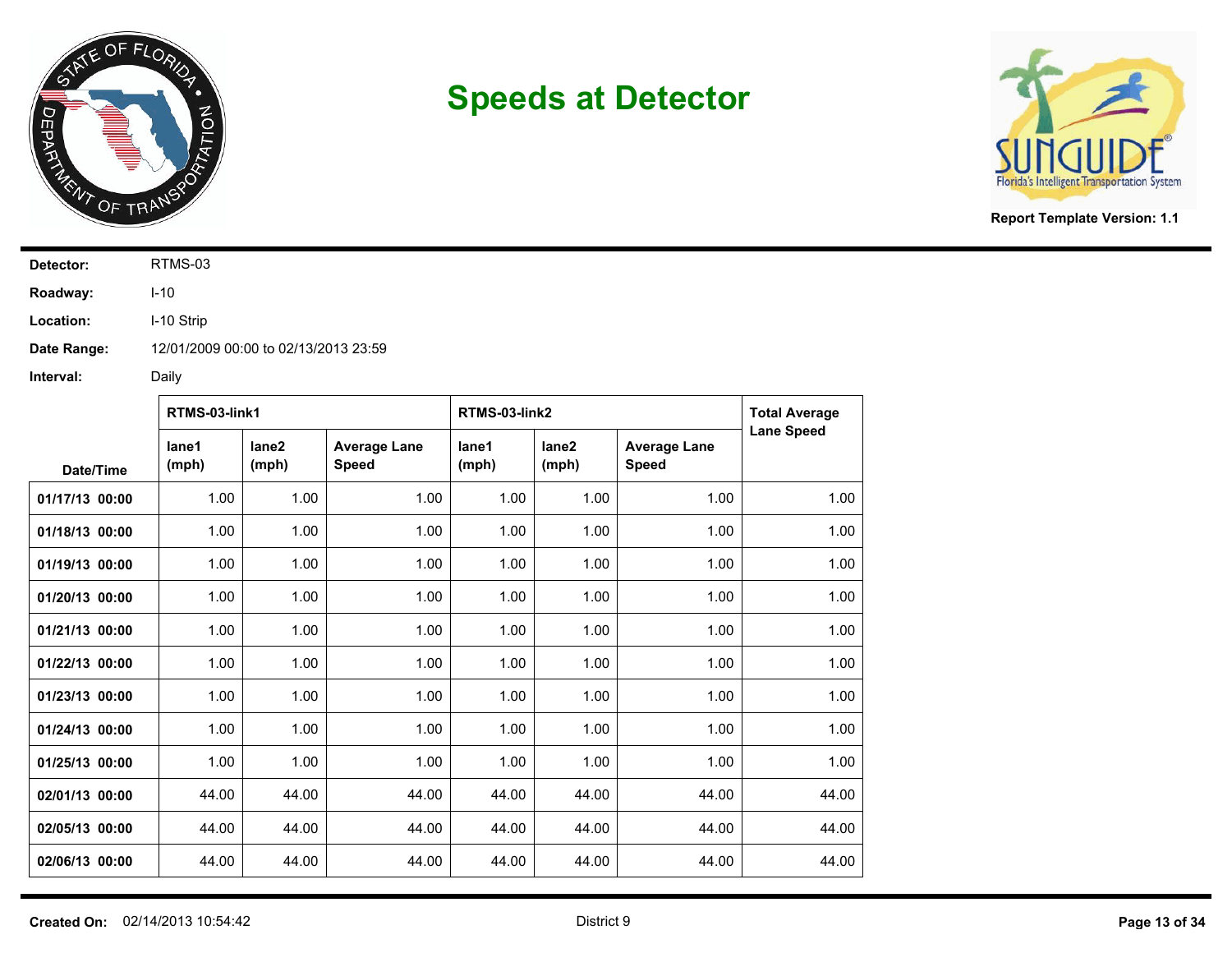



**Report Template Version: 1.1**

|                                     | RTMS-03-link1  |                |                                     | RTMS-03-link2  | <b>Total Average</b> |                                     |                   |
|-------------------------------------|----------------|----------------|-------------------------------------|----------------|----------------------|-------------------------------------|-------------------|
|                                     | lane1<br>(mph) | lane2<br>(mph) | <b>Average Lane</b><br><b>Speed</b> | lane1<br>(mph) | lane2<br>(mph)       | <b>Average Lane</b><br><b>Speed</b> | <b>Lane Speed</b> |
| 02/07/13 00:00                      | 44.00          | 44.00          | 44.00                               | 44.00          | 44.00                | 44.00                               | 44.00             |
| 02/12/13 00:00                      | 44.00          | 44.00          | 44.00                               | 44.00          | 44.00                | 44.00                               | 44.00             |
| 02/13/13 00:00                      | 44.00          | 44.00          | 44.00                               | 44.00          | 44.00                | 44.00                               | 44.00             |
| <b>Average Lane</b><br><b>Speed</b> | 17.06          | 17.06          | 17.06                               | 17.06          | 17.06                | 17.06                               | 17.06             |

**Detector:** RTMS-04

**Roadway:** I-10

**Location:** I-10 Strip

**Date Range:** 12/01/2009 00:00 to 02/13/2013 23:59

|                | RTMS-04-link1  |                |                                     | RTMS-04-link2  |                | <b>Total Average</b>                |                   |
|----------------|----------------|----------------|-------------------------------------|----------------|----------------|-------------------------------------|-------------------|
| Date/Time      | lane1<br>(mph) | lane2<br>(mph) | <b>Average Lane</b><br><b>Speed</b> | lane1<br>(mph) | lane2<br>(mph) | <b>Average Lane</b><br><b>Speed</b> | <b>Lane Speed</b> |
| 01/17/13 00:00 | 1.00           | 1.00           | 1.00                                | 1.00           | 1.00           | 1.00                                | 1.00              |
| 01/18/13 00:00 | 1.00           | 1.00           | 1.00                                | 1.00           | 1.00           | 1.00                                | 1.00              |
| 01/19/13 00:00 | 1.00           | 1.00           | 1.00                                | 1.00           | 1.00           | 1.00                                | 1.00              |
| 01/20/13 00:00 | 1.00           | 1.00           | 1.00                                | 1.00           | 1.00           | 1.00                                | 1.00              |
| 01/21/13 00:00 | 1.00           | 1.00           | 1.00                                | 1.00           | 1.00           | 1.00                                | 1.00              |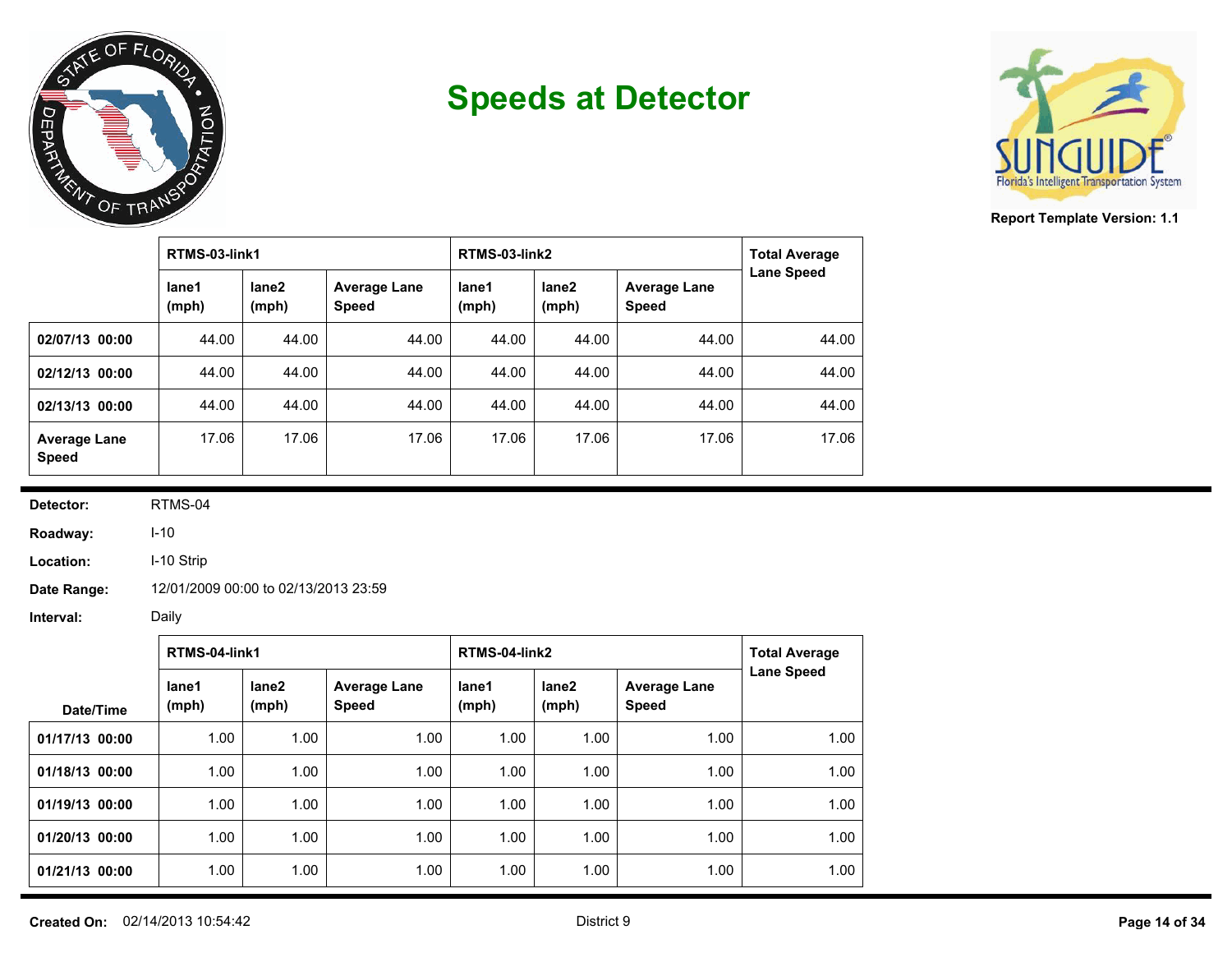



|                                     | RTMS-04-link1  |                            |                              | RTMS-04-link2  | <b>Total Average</b>       |                                     |                   |
|-------------------------------------|----------------|----------------------------|------------------------------|----------------|----------------------------|-------------------------------------|-------------------|
|                                     | lane1<br>(mph) | lane <sub>2</sub><br>(mph) | <b>Average Lane</b><br>Speed | lane1<br>(mph) | lane <sub>2</sub><br>(mph) | <b>Average Lane</b><br><b>Speed</b> | <b>Lane Speed</b> |
| 01/22/13 00:00                      | 1.00           | 1.00                       | 1.00                         | 1.00           | 1.00                       | 1.00                                | 1.00              |
| 01/23/13 00:00                      | 1.00           | 1.00                       | 1.00                         | 1.00           | 1.00                       | 1.00                                | 1.00              |
| 01/24/13 00:00                      | 1.00           | 1.00                       | 1.00                         | 1.00           | 1.00                       | 1.00                                | 1.00              |
| 01/25/13 00:00                      | 1.00           | 1.00                       | 1.00                         | 1.00           | 1.00                       | 1.00                                | 1.00              |
| 02/01/13 00:00                      | 44.00          | 44.00                      | 44.00                        | 44.00          | 44.00                      | 44.00                               | 44.00             |
| 02/05/13 00:00                      | 44.00          | 44.00                      | 44.00                        | 44.00          | 44.00                      | 44.00                               | 44.00             |
| 02/06/13 00:00                      | 44.00          | 44.00                      | 44.00                        | 44.00          | 44.00                      | 44.00                               | 44.00             |
| 02/07/13 00:00                      | 44.00          | 44.00                      | 44.00                        | 44.00          | 44.00                      | 44.00                               | 44.00             |
| 02/12/13 00:00                      | 44.00          | 44.00                      | 44.00                        | 44.00          | 44.00                      | 44.00                               | 44.00             |
| 02/13/13 00:00                      | 44.00          | 44.00                      | 44.00                        | 44.00          | 44.00                      | 44.00                               | 44.00             |
| <b>Average Lane</b><br><b>Speed</b> | 17.06          | 17.06                      | 17.06                        | 17.06          | 17.06                      | 17.06                               | 17.06             |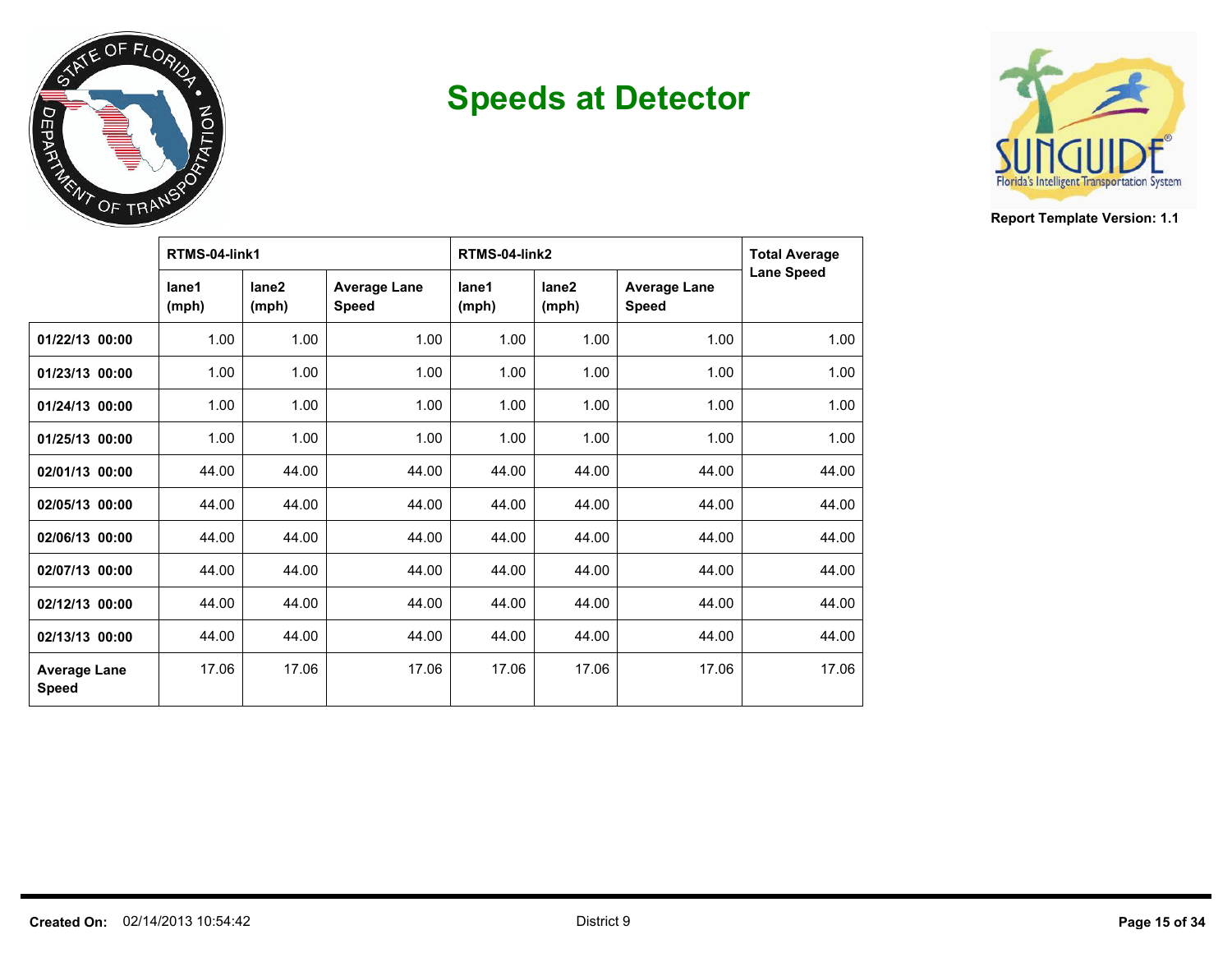



**Report Template Version: 1.1**

**Detector:** RTMS-05

**Roadway:** I-10

**Location:** I-10 Strip

**Date Range:** 12/01/2009 00:00 to 02/13/2013 23:59

|                | RTMS-05-link1  |                            |                                     | RTMS-05-link2  |                            |                                     | <b>Total Average</b> |  |
|----------------|----------------|----------------------------|-------------------------------------|----------------|----------------------------|-------------------------------------|----------------------|--|
| Date/Time      | lane1<br>(mph) | lane <sub>2</sub><br>(mph) | <b>Average Lane</b><br><b>Speed</b> | lane1<br>(mph) | lane <sub>2</sub><br>(mph) | <b>Average Lane</b><br><b>Speed</b> | <b>Lane Speed</b>    |  |
| 01/17/13 00:00 | 1.00           | 1.00                       | 1.00                                | 1.00           | 1.00                       | 1.00                                | 1.00                 |  |
| 01/18/13 00:00 | 1.00           | 1.00                       | 1.00                                | 1.00           | 1.00                       | 1.00                                | 1.00                 |  |
| 01/19/13 00:00 | 1.00           | 1.00                       | 1.00                                | 1.00           | 1.00                       | 1.00                                | 1.00                 |  |
| 01/20/13 00:00 | 1.00           | 1.00                       | 1.00                                | 1.00           | 1.00                       | 1.00                                | 1.00                 |  |
| 01/21/13 00:00 | 1.00           | 1.00                       | 1.00                                | 1.00           | 1.00                       | 1.00                                | 1.00                 |  |
| 01/22/13 00:00 | 1.00           | 1.00                       | 1.00                                | 1.00           | 1.00                       | 1.00                                | 1.00                 |  |
| 01/23/13 00:00 | 1.00           | 1.00                       | 1.00                                | 1.00           | 1.00                       | 1.00                                | 1.00                 |  |
| 01/24/13 00:00 | 1.00           | 1.00                       | 1.00                                | 1.00           | 1.00                       | 1.00                                | 1.00                 |  |
| 01/25/13 00:00 | 1.00           | 1.00                       | 1.00                                | 1.00           | 1.00                       | 1.00                                | 1.00                 |  |
| 02/01/13 00:00 | 44.00          | 44.00                      | 44.00                               | 44.00          | 44.00                      | 44.00                               | 44.00                |  |
| 02/05/13 00:00 | 44.00          | 44.00                      | 44.00                               | 44.00          | 44.00                      | 44.00                               | 44.00                |  |
| 02/06/13 00:00 | 44.00          | 44.00                      | 44.00                               | 44.00          | 44.00                      | 44.00                               | 44.00                |  |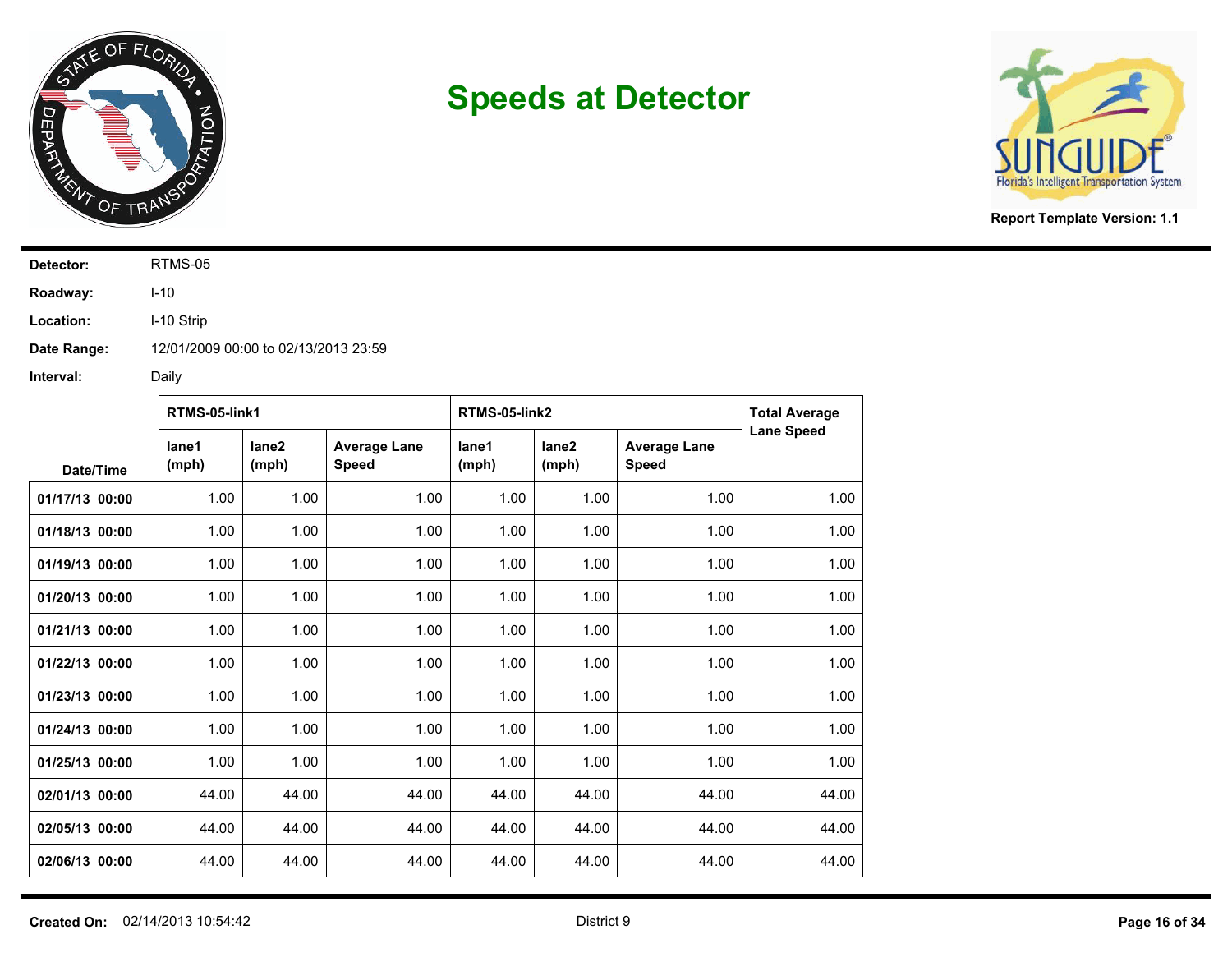



**Report Template Version: 1.1**

|                                     | RTMS-05-link1  |                |                                     | RTMS-05-link2  | <b>Total Average</b> |                                     |                   |
|-------------------------------------|----------------|----------------|-------------------------------------|----------------|----------------------|-------------------------------------|-------------------|
|                                     | lane1<br>(mph) | lane2<br>(mph) | <b>Average Lane</b><br><b>Speed</b> | lane1<br>(mph) | lane2<br>(mph)       | <b>Average Lane</b><br><b>Speed</b> | <b>Lane Speed</b> |
| 02/07/13 00:00                      | 44.00          | 44.00          | 44.00                               | 44.00          | 44.00                | 44.00                               | 44.00             |
| 02/12/13 00:00                      | 44.00          | 44.00          | 44.00                               | 44.00          | 44.00                | 44.00                               | 44.00             |
| 02/13/13 00:00                      | 44.00          | 44.00          | 44.00                               | 44.00          | 44.00                | 44.00                               | 44.00             |
| <b>Average Lane</b><br><b>Speed</b> | 17.06          | 17.06          | 17.06                               | 17.06          | 17.06                | 17.06                               | 17.06             |

**Detector:** RTMS-06

**Roadway:** I-10

**Location:** I-10 Strip

**Date Range:** 12/01/2009 00:00 to 02/13/2013 23:59

|                | RTMS-06-link1  |                            |                                     | RTMS-06-link2  |                | <b>Total Average</b>                |                   |
|----------------|----------------|----------------------------|-------------------------------------|----------------|----------------|-------------------------------------|-------------------|
| Date/Time      | lane1<br>(mph) | lane <sub>2</sub><br>(mph) | <b>Average Lane</b><br><b>Speed</b> | lane1<br>(mph) | lane2<br>(mph) | <b>Average Lane</b><br><b>Speed</b> | <b>Lane Speed</b> |
| 01/17/13 00:00 | 1.00           | 1.00                       | 1.00                                | 1.00           | 1.00           | 1.00                                | 1.00              |
| 01/18/13 00:00 | 1.00           | 1.00                       | 1.00                                | 1.00           | 1.00           | 1.00                                | 1.00              |
| 01/19/13 00:00 | 1.00           | 1.00                       | 1.00                                | 1.00           | 1.00           | 1.00                                | 1.00              |
| 01/20/13 00:00 | 1.00           | 1.00                       | 1.00                                | 1.00           | 1.00           | 1.00                                | 1.00              |
| 01/21/13 00:00 | 1.00           | 1.00                       | 1.00                                | 1.00           | 1.00           | 1.00                                | 1.00              |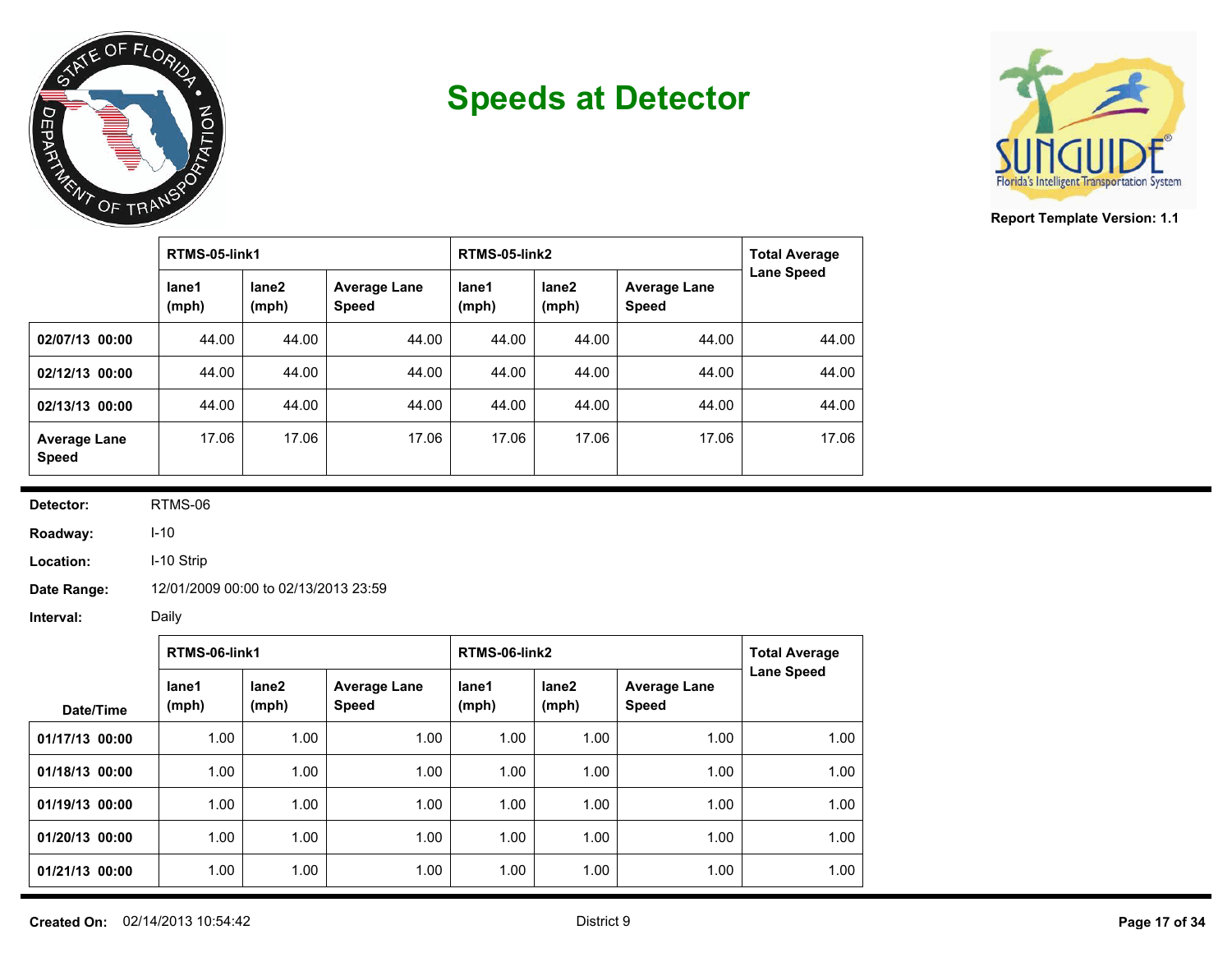



|                                     | RTMS-06-link1  |                            |                                     | RTMS-06-link2  | <b>Total Average</b>       |                                     |                   |
|-------------------------------------|----------------|----------------------------|-------------------------------------|----------------|----------------------------|-------------------------------------|-------------------|
|                                     | lane1<br>(mph) | lane <sub>2</sub><br>(mph) | <b>Average Lane</b><br><b>Speed</b> | lane1<br>(mph) | lane <sub>2</sub><br>(mph) | <b>Average Lane</b><br><b>Speed</b> | <b>Lane Speed</b> |
| 01/22/13 00:00                      | 1.00           | 1.00                       | 1.00                                | 1.00           | 1.00                       | 1.00                                | 1.00              |
| 01/23/13 00:00                      | 1.00           | 1.00                       | 1.00                                | 1.00           | 1.00                       | 1.00                                | 1.00              |
| 01/24/13 00:00                      | 1.00           | 1.00                       | 1.00                                | 1.00           | 1.00                       | 1.00                                | 1.00              |
| 01/25/13 00:00                      | 1.00           | 1.00                       | 1.00                                | 1.00           | 1.00                       | 1.00                                | 1.00              |
| 02/01/13 00:00                      | 44.00          | 44.00                      | 44.00                               | 44.00          | 44.00                      | 44.00                               | 44.00             |
| 02/05/13 00:00                      | 44.00          | 44.00                      | 44.00                               | 44.00          | 44.00                      | 44.00                               | 44.00             |
| 02/06/13 00:00                      | 44.00          | 44.00                      | 44.00                               | 44.00          | 44.00                      | 44.00                               | 44.00             |
| 02/07/13 00:00                      | 44.00          | 44.00                      | 44.00                               | 44.00          | 44.00                      | 44.00                               | 44.00             |
| 02/12/13 00:00                      | 44.00          | 44.00                      | 44.00                               | 44.00          | 44.00                      | 44.00                               | 44.00             |
| 02/13/13 00:00                      | 44.00          | 44.00                      | 44.00                               | 44.00          | 44.00                      | 44.00                               | 44.00             |
| <b>Average Lane</b><br><b>Speed</b> | 17.06          | 17.06                      | 17.06                               | 17.06          | 17.06                      | 17.06                               | 17.06             |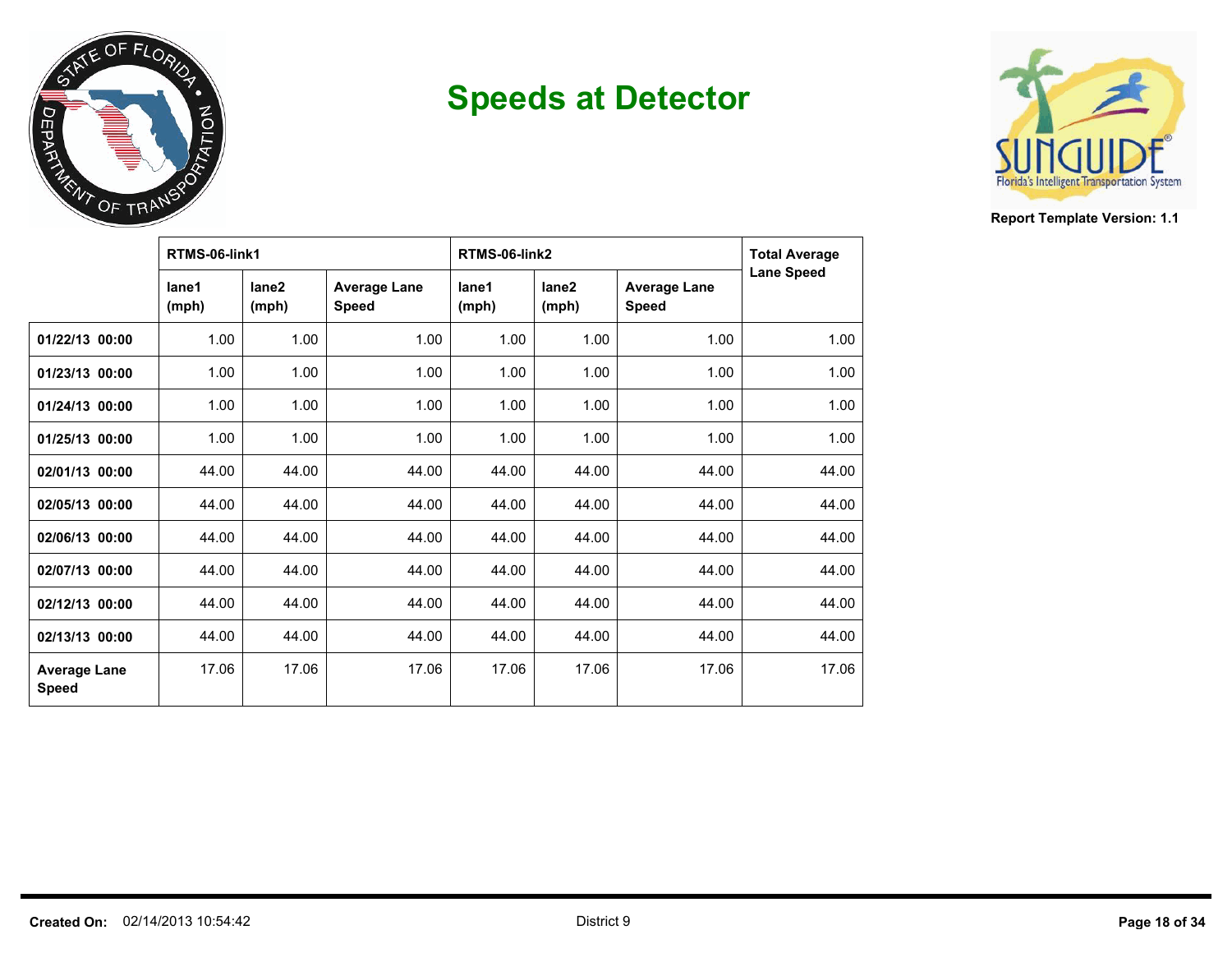



**Report Template Version: 1.1**

**Detector:** RTMS-07

**Roadway:** I-10

**Location:** I-10 Strip

**Date Range:** 12/01/2009 00:00 to 02/13/2013 23:59

|                | RTMS-07-link1  |                            |                                     | RTMS-07-link2  |                | <b>Total Average</b>                |                   |
|----------------|----------------|----------------------------|-------------------------------------|----------------|----------------|-------------------------------------|-------------------|
| Date/Time      | lane1<br>(mph) | lane <sub>2</sub><br>(mph) | <b>Average Lane</b><br><b>Speed</b> | lane1<br>(mph) | lane2<br>(mph) | <b>Average Lane</b><br><b>Speed</b> | <b>Lane Speed</b> |
| 01/17/13 00:00 | 1.00           | 1.00                       | 1.00                                | 1.00           | 1.00           | 1.00                                | 1.00              |
| 01/18/13 00:00 | 1.00           | 1.00                       | 1.00                                | 1.00           | 1.00           | 1.00                                | 1.00              |
| 01/19/13 00:00 | 1.00           | 1.00                       | 1.00                                | 1.00           | 1.00           | 1.00                                | 1.00              |
| 01/20/13 00:00 | 1.00           | 1.00                       | 1.00                                | 1.00           | 1.00           | 1.00                                | 1.00              |
| 01/21/13 00:00 | 1.00           | 1.00                       | 1.00                                | 1.00           | 1.00           | 1.00                                | 1.00              |
| 01/22/13 00:00 | 1.00           | 1.00                       | 1.00                                | 1.00           | 1.00           | 1.00                                | 1.00              |
| 01/23/13 00:00 | 1.00           | 1.00                       | 1.00                                | 1.00           | 1.00           | 1.00                                | 1.00              |
| 01/24/13 00:00 | 1.00           | 1.00                       | 1.00                                | 1.00           | 1.00           | 1.00                                | 1.00              |
| 01/25/13 00:00 | 1.00           | 1.00                       | 1.00                                | 1.00           | 1.00           | 1.00                                | 1.00              |
| 02/01/13 00:00 | 44.00          | 44.00                      | 44.00                               | 44.00          | 44.00          | 44.00                               | 44.00             |
| 02/05/13 00:00 | 44.00          | 44.00                      | 44.00                               | 44.00          | 44.00          | 44.00                               | 44.00             |
| 02/06/13 00:00 | 44.00          | 44.00                      | 44.00                               | 44.00          | 44.00          | 44.00                               | 44.00             |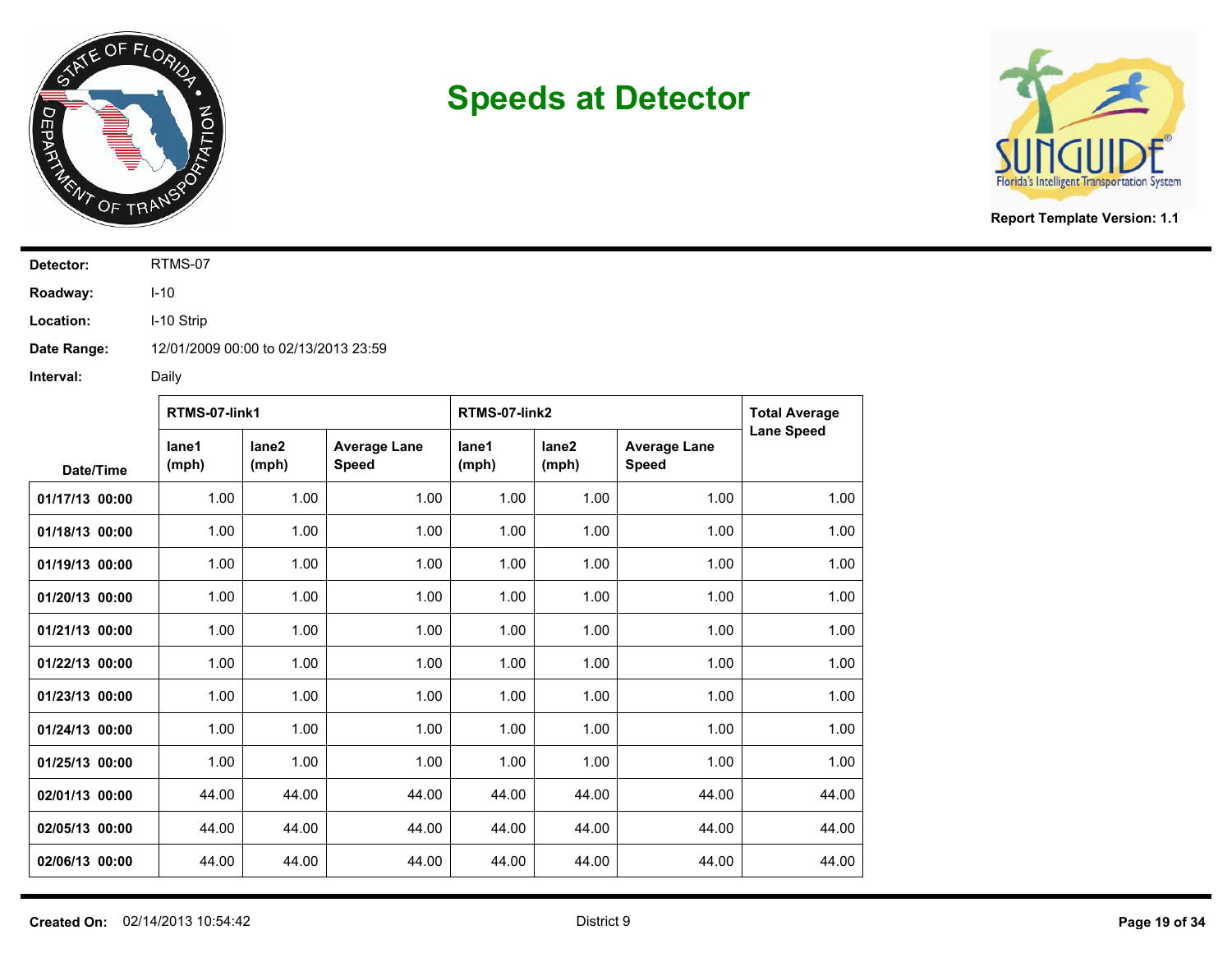



**Report Template Version: 1.1**

|                                     | RTMS-07-link1  |                |                                     | RTMS-07-link2  | <b>Total Average</b>       |                                     |                   |
|-------------------------------------|----------------|----------------|-------------------------------------|----------------|----------------------------|-------------------------------------|-------------------|
|                                     | lane1<br>(mph) | lane2<br>(mph) | <b>Average Lane</b><br><b>Speed</b> | lane1<br>(mph) | lane <sub>2</sub><br>(mph) | <b>Average Lane</b><br><b>Speed</b> | <b>Lane Speed</b> |
| 02/07/13 00:00                      | 44.00          | 44.00          | 44.00                               | 44.00          | 44.00                      | 44.00                               | 44.00             |
| 02/12/13 00:00                      | 44.00          | 44.00          | 44.00                               | 44.00          | 44.00                      | 44.00                               | 44.00             |
| 02/13/13 00:00                      | 44.00          | 44.00          | 44.00                               | 44.00          | 44.00                      | 44.00                               | 44.00             |
| <b>Average Lane</b><br><b>Speed</b> | 18.65          | 18.65          | 18.65                               | 18.65          | 18.65                      | 18.65                               | 18.65             |

**Detector:** RTMS-08

**Roadway:**

**Location:**

**Date Range:** 12/01/2009 00:00 to 02/13/2013 23:59

I-10 1

|                | RTMS-08-link1  |                            |                                     | RTMS-08-link2  | <b>Total Average</b> |                                     |                   |
|----------------|----------------|----------------------------|-------------------------------------|----------------|----------------------|-------------------------------------|-------------------|
| Date/Time      | lane1<br>(mph) | lane <sub>2</sub><br>(mph) | <b>Average Lane</b><br><b>Speed</b> | lane1<br>(mph) | lane2<br>(mph)       | <b>Average Lane</b><br><b>Speed</b> | <b>Lane Speed</b> |
| 01/17/13 00:00 | 1.00           | 1.00                       | 1.00                                | 1.00           | 1.00                 | 1.00                                | 1.00              |
| 01/18/13 00:00 | 1.00           | 1.00                       | 1.00                                | 1.00           | 1.00                 | 1.00                                | 1.00              |
| 01/19/13 00:00 | 1.00           | 1.00                       | 1.00                                | 1.00           | 1.00                 | 1.00                                | 1.00              |
| 01/20/13 00:00 | 1.00           | 1.00                       | 1.00                                | 1.00           | 1.00                 | 1.00                                | 1.00              |
| 01/21/13 00:00 | 1.00           | 1.00                       | 1.00                                | 1.00           | 1.00                 | 1.00                                | 1.00              |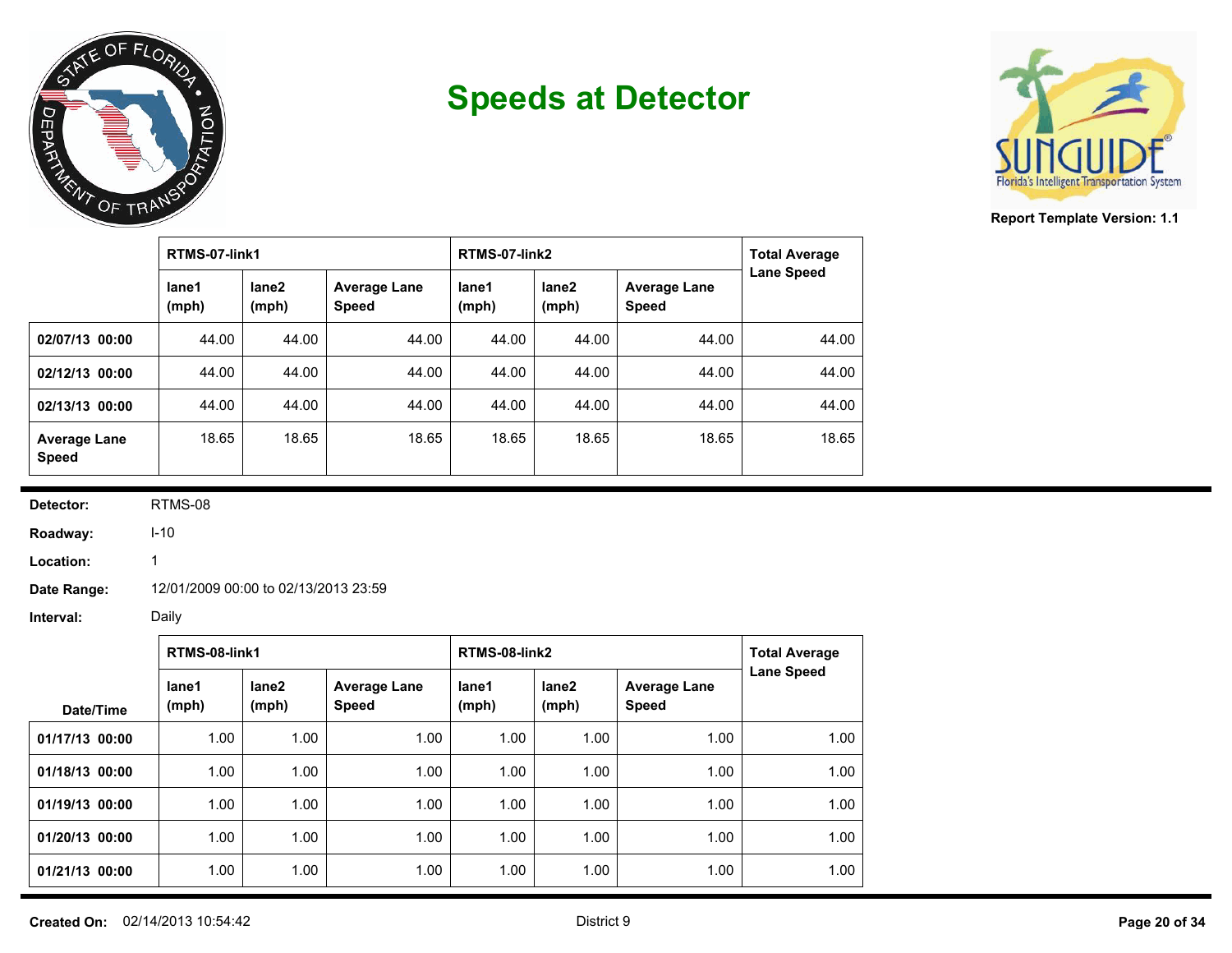



|                                     | RTMS-08-link1  |                            |                              | RTMS-08-link2  | <b>Total Average</b>       |                                     |                   |
|-------------------------------------|----------------|----------------------------|------------------------------|----------------|----------------------------|-------------------------------------|-------------------|
|                                     | lane1<br>(mph) | lane <sub>2</sub><br>(mph) | <b>Average Lane</b><br>Speed | lane1<br>(mph) | lane <sub>2</sub><br>(mph) | <b>Average Lane</b><br><b>Speed</b> | <b>Lane Speed</b> |
| 01/22/13 00:00                      | 1.00           | 1.00                       | 1.00                         | 1.00           | 1.00                       | 1.00                                | 1.00              |
| 01/23/13 00:00                      | 1.00           | 1.00                       | 1.00                         | 1.00           | 1.00                       | 1.00                                | 1.00              |
| 01/24/13 00:00                      | 1.00           | 1.00                       | 1.00                         | 1.00           | 1.00                       | 1.00                                | 1.00              |
| 01/25/13 00:00                      | 1.00           | 1.00                       | 1.00                         | 1.00           | 1.00                       | 1.00                                | 1.00              |
| 02/01/13 00:00                      | 44.00          | 44.00                      | 44.00                        | 44.00          | 44.00                      | 44.00                               | 44.00             |
| 02/05/13 00:00                      | 44.00          | 44.00                      | 44.00                        | 44.00          | 44.00                      | 44.00                               | 44.00             |
| 02/06/13 00:00                      | 44.00          | 44.00                      | 44.00                        | 44.00          | 44.00                      | 44.00                               | 44.00             |
| 02/07/13 00:00                      | 44.00          | 44.00                      | 44.00                        | 44.00          | 44.00                      | 44.00                               | 44.00             |
| 02/12/13 00:00                      | 44.00          | 44.00                      | 44.00                        | 44.00          | 44.00                      | 44.00                               | 44.00             |
| 02/13/13 00:00                      | 44.00          | 44.00                      | 44.00                        | 44.00          | 44.00                      | 44.00                               | 44.00             |
| <b>Average Lane</b><br><b>Speed</b> | 17.06          | 17.06                      | 17.06                        | 17.06          | 17.06                      | 17.06                               | 17.06             |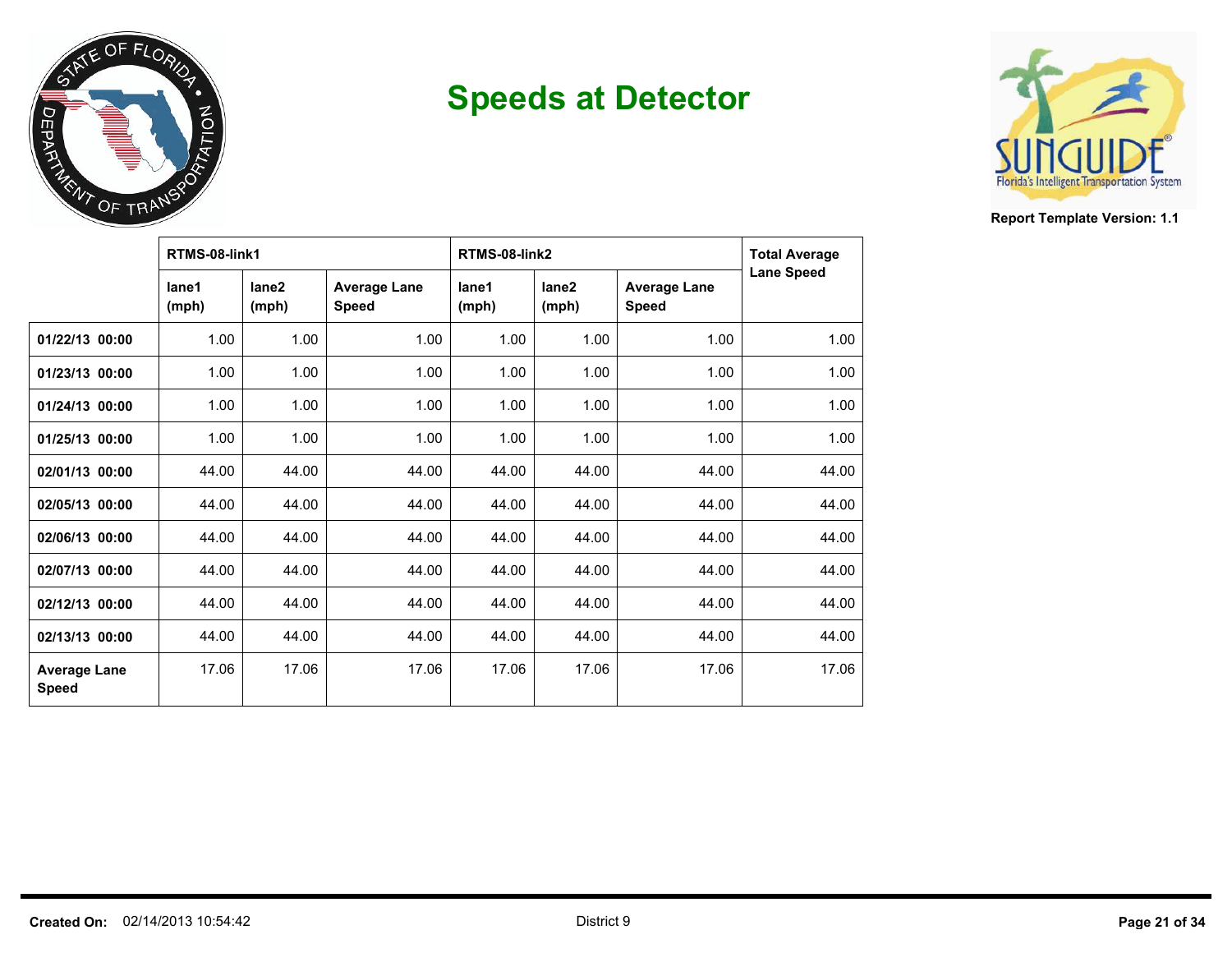



**Report Template Version: 1.1**

**Detector:** RTMS-09

**Roadway:** I-10

**Location:** I-10 Strip

**Date Range:** 12/01/2009 00:00 to 02/13/2013 23:59

|                | RTMS-09-link1  |                            |                                     | RTMS-09-link2  |                            |                                     | <b>Total Average</b> |  |
|----------------|----------------|----------------------------|-------------------------------------|----------------|----------------------------|-------------------------------------|----------------------|--|
| Date/Time      | lane1<br>(mph) | lane <sub>2</sub><br>(mph) | <b>Average Lane</b><br><b>Speed</b> | lane1<br>(mph) | lane <sub>2</sub><br>(mph) | <b>Average Lane</b><br><b>Speed</b> | <b>Lane Speed</b>    |  |
| 01/17/13 00:00 | 1.00           | 1.00                       | 1.00                                | 1.00           | 1.00                       | 1.00                                | 1.00                 |  |
| 01/18/13 00:00 | 1.00           | 1.00                       | 1.00                                | 1.00           | 1.00                       | 1.00                                | 1.00                 |  |
| 01/19/13 00:00 | 1.00           | 1.00                       | 1.00                                | 1.00           | 1.00                       | 1.00                                | 1.00                 |  |
| 01/20/13 00:00 | 1.00           | 1.00                       | 1.00                                | 1.00           | 1.00                       | 1.00                                | 1.00                 |  |
| 01/21/13 00:00 | 1.00           | 1.00                       | 1.00                                | 1.00           | 1.00                       | 1.00                                | 1.00                 |  |
| 01/22/13 00:00 | 1.00           | 1.00                       | 1.00                                | 1.00           | 1.00                       | 1.00                                | 1.00                 |  |
| 01/23/13 00:00 | 1.00           | 1.00                       | 1.00                                | 1.00           | 1.00                       | 1.00                                | 1.00                 |  |
| 01/24/13 00:00 | 1.00           | 1.00                       | 1.00                                | 1.00           | 1.00                       | 1.00                                | 1.00                 |  |
| 01/25/13 00:00 | 1.00           | 1.00                       | 1.00                                | 1.00           | 1.00                       | 1.00                                | 1.00                 |  |
| 02/01/13 00:00 | 44.00          | 44.00                      | 44.00                               | 44.00          | 44.00                      | 44.00                               | 44.00                |  |
| 02/05/13 00:00 | 44.00          | 44.00                      | 44.00                               | 44.00          | 44.00                      | 44.00                               | 44.00                |  |
| 02/06/13 00:00 | 44.00          | 44.00                      | 44.00                               | 44.00          | 44.00                      | 44.00                               | 44.00                |  |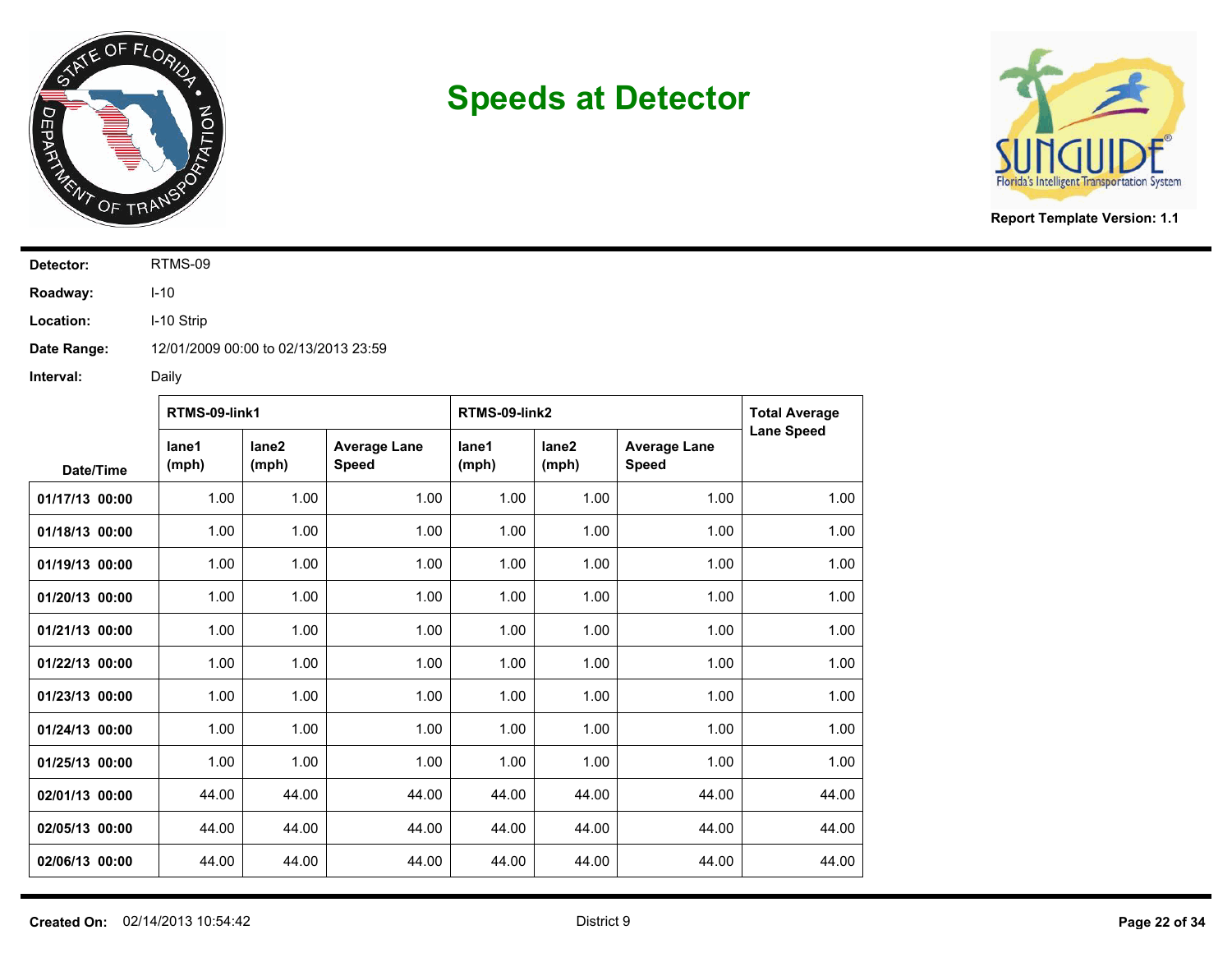



**Report Template Version: 1.1**

|                                     | RTMS-09-link1  |                |                                     | RTMS-09-link2  | <b>Total Average</b> |                                     |                   |
|-------------------------------------|----------------|----------------|-------------------------------------|----------------|----------------------|-------------------------------------|-------------------|
|                                     | lane1<br>(mph) | lane2<br>(mph) | <b>Average Lane</b><br><b>Speed</b> | lane1<br>(mph) | lane2<br>(mph)       | <b>Average Lane</b><br><b>Speed</b> | <b>Lane Speed</b> |
| 02/07/13 00:00                      | 44.00          | 44.00          | 44.00                               | 44.00          | 44.00                | 44.00                               | 44.00             |
| 02/12/13 00:00                      | 44.00          | 44.00          | 44.00                               | 44.00          | 44.00                | 44.00                               | 44.00             |
| 02/13/13 00:00                      | 44.00          | 44.00          | 44.00                               | 44.00          | 44.00                | 44.00                               | 44.00             |
| <b>Average Lane</b><br><b>Speed</b> | 17.06          | 17.06          | 17.06                               | 17.06          | 17.06                | 17.06                               | 17.06             |

**Detector:** RTMS-10

**Roadway:** I-10

**Location:** I-10 Strip

**Date Range:** 12/01/2009 00:00 to 02/13/2013 23:59

|                | RTMS-10-link1  |                            |                                     | RTMS-10-link2  |                | <b>Total Average</b>                |                   |
|----------------|----------------|----------------------------|-------------------------------------|----------------|----------------|-------------------------------------|-------------------|
| Date/Time      | lane1<br>(mph) | lane <sub>2</sub><br>(mph) | <b>Average Lane</b><br><b>Speed</b> | lane1<br>(mph) | lane2<br>(mph) | <b>Average Lane</b><br><b>Speed</b> | <b>Lane Speed</b> |
| 01/17/13 00:00 | 1.00           | 1.00                       | 1.00                                | 1.00           | 1.00           | 1.00                                | 1.00              |
| 01/18/13 00:00 | 1.00           | 1.00                       | 1.00                                | 1.00           | 1.00           | 1.00                                | 1.00              |
| 01/19/13 00:00 | 1.00           | 1.00                       | 1.00                                | 1.00           | 1.00           | 1.00                                | 1.00              |
| 01/20/13 00:00 | 1.00           | 1.00                       | 1.00                                | 1.00           | 1.00           | 1.00                                | 1.00              |
| 01/21/13 00:00 | 1.00           | 1.00                       | 1.00                                | 1.00           | 1.00           | 1.00                                | 1.00              |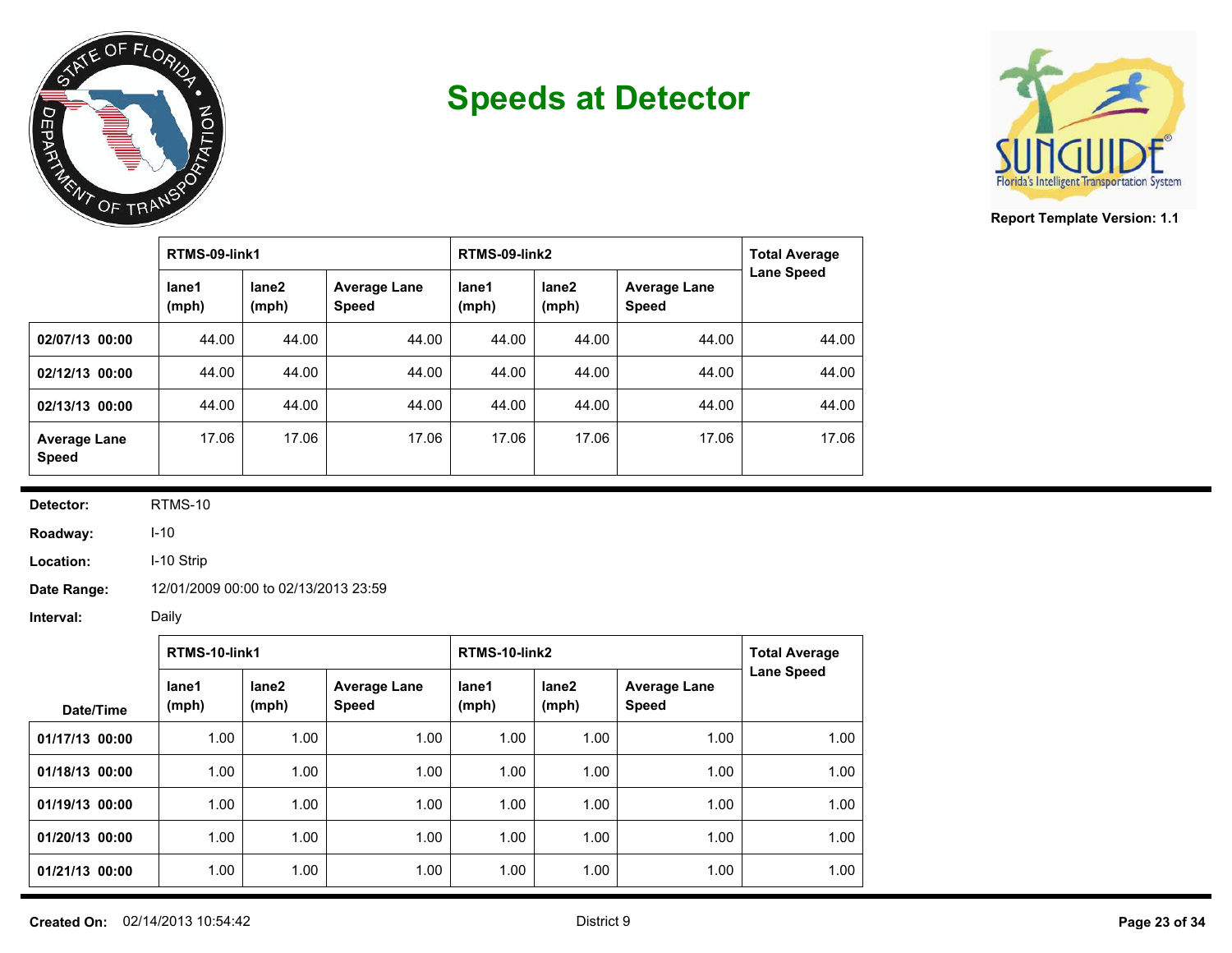



|                                     | RTMS-10-link1  |                            |                                     | RTMS-10-link2  | <b>Total Average</b>       |                                     |                   |
|-------------------------------------|----------------|----------------------------|-------------------------------------|----------------|----------------------------|-------------------------------------|-------------------|
|                                     | lane1<br>(mph) | lane <sub>2</sub><br>(mph) | <b>Average Lane</b><br><b>Speed</b> | lane1<br>(mph) | lane <sub>2</sub><br>(mph) | <b>Average Lane</b><br><b>Speed</b> | <b>Lane Speed</b> |
| 01/22/13 00:00                      | 1.00           | 1.00                       | 1.00                                | 1.00           | 1.00                       | 1.00                                | 1.00              |
| 01/23/13 00:00                      | 1.00           | 1.00                       | 1.00                                | 1.00           | 1.00                       | 1.00                                | 1.00              |
| 01/24/13 00:00                      | 1.00           | 1.00                       | 1.00                                | 1.00           | 1.00                       | 1.00                                | 1.00              |
| 01/25/13 00:00                      | 1.00           | 1.00                       | 1.00                                | 1.00           | 1.00                       | 1.00                                | 1.00              |
| 02/01/13 00:00                      | 44.00          | 44.00                      | 44.00                               | 44.00          | 44.00                      | 44.00                               | 44.00             |
| 02/05/13 00:00                      | 44.00          | 44.00                      | 44.00                               | 44.00          | 44.00                      | 44.00                               | 44.00             |
| 02/06/13 00:00                      | 44.00          | 44.00                      | 44.00                               | 44.00          | 44.00                      | 44.00                               | 44.00             |
| 02/07/13 00:00                      | 44.00          | 44.00                      | 44.00                               | 44.00          | 44.00                      | 44.00                               | 44.00             |
| 02/12/13 00:00                      | 44.00          | 44.00                      | 44.00                               | 44.00          | 44.00                      | 44.00                               | 44.00             |
| 02/13/13 00:00                      | 44.00          | 44.00                      | 44.00                               | 44.00          | 44.00                      | 44.00                               | 44.00             |
| <b>Average Lane</b><br><b>Speed</b> | 17.06          | 17.06                      | 17.06                               | 17.06          | 17.06                      | 17.06                               | 17.06             |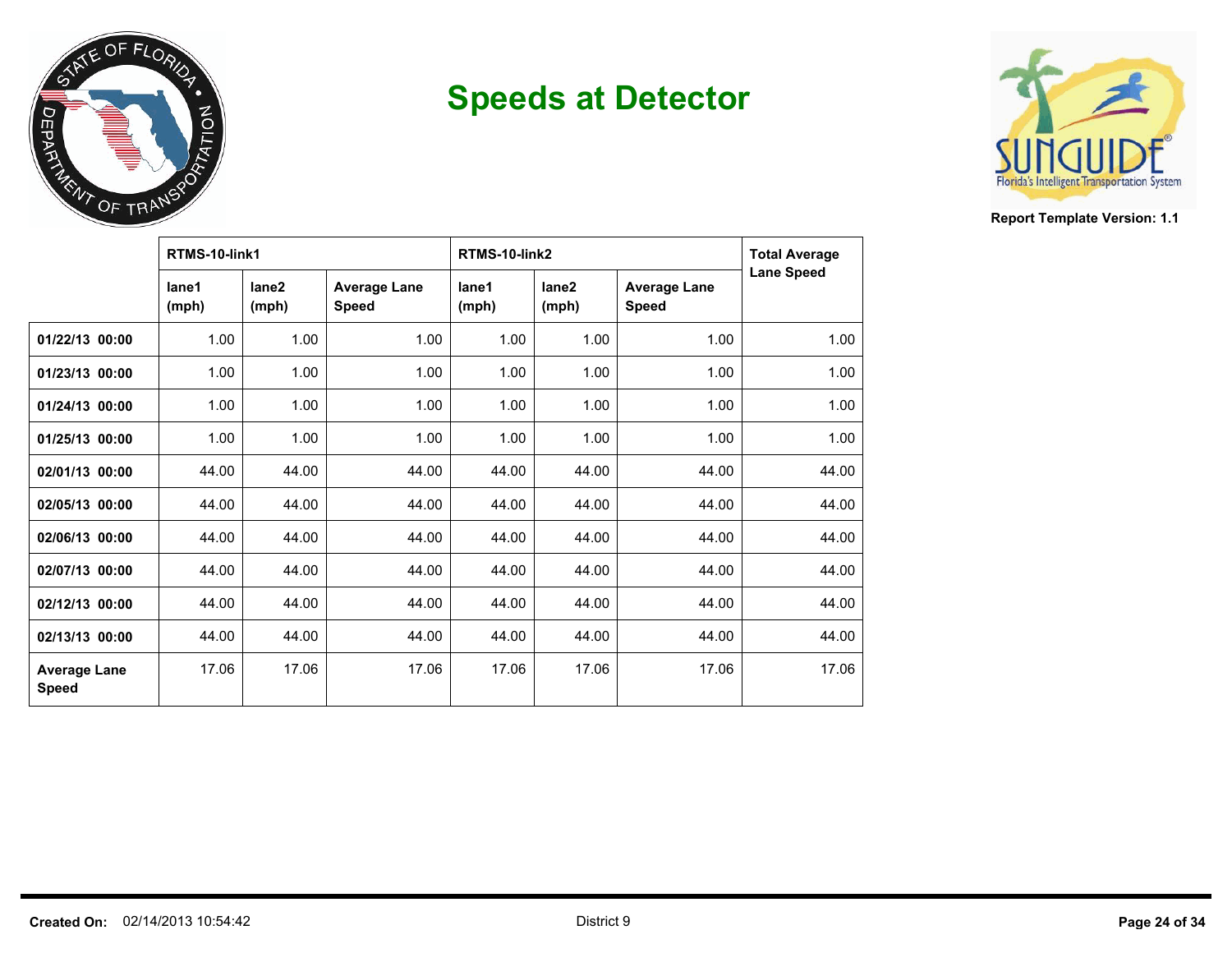



**Report Template Version: 1.1**

**Detector:** RTMS-11

**Roadway:** I-10

**Location:** I-10 Strip

**Date Range:** 12/01/2009 00:00 to 02/13/2013 23:59

|                | RTMS-11-link1  |                            |                                     | RTMS-11-link2  |                            |                                     | <b>Total Average</b> |
|----------------|----------------|----------------------------|-------------------------------------|----------------|----------------------------|-------------------------------------|----------------------|
| Date/Time      | lane1<br>(mph) | lane <sub>2</sub><br>(mph) | <b>Average Lane</b><br><b>Speed</b> | lane1<br>(mph) | lane <sub>2</sub><br>(mph) | <b>Average Lane</b><br><b>Speed</b> | <b>Lane Speed</b>    |
| 01/17/13 00:00 | 1.00           | 1.00                       | 1.00                                | 1.00           | 1.00                       | 1.00                                | 1.00                 |
| 01/18/13 00:00 | 1.00           | 1.00                       | 1.00                                | 1.00           | 1.00                       | 1.00                                | 1.00                 |
| 01/19/13 00:00 | 1.00           | 1.00                       | 1.00                                | 1.00           | 1.00                       | 1.00                                | 1.00                 |
| 01/20/13 00:00 | 1.00           | 1.00                       | 1.00                                | 1.00           | 1.00                       | 1.00                                | 1.00                 |
| 01/21/13 00:00 | 1.00           | 1.00                       | 1.00                                | 1.00           | 1.00                       | 1.00                                | 1.00                 |
| 01/22/13 00:00 | 1.00           | 1.00                       | 1.00                                | 1.00           | 1.00                       | 1.00                                | 1.00                 |
| 01/23/13 00:00 | 1.00           | 1.00                       | 1.00                                | 1.00           | 1.00                       | 1.00                                | 1.00                 |
| 01/24/13 00:00 | 1.00           | 1.00                       | 1.00                                | 1.00           | 1.00                       | 1.00                                | 1.00                 |
| 01/25/13 00:00 | 1.00           | 1.00                       | 1.00                                | 1.00           | 1.00                       | 1.00                                | 1.00                 |
| 02/01/13 00:00 | 44.00          | 44.00                      | 44.00                               | 44.00          | 44.00                      | 44.00                               | 44.00                |
| 02/05/13 00:00 | 44.00          | 44.00                      | 44.00                               | 44.00          | 44.00                      | 44.00                               | 44.00                |
| 02/06/13 00:00 | 44.00          | 44.00                      | 44.00                               | 44.00          | 44.00                      | 44.00                               | 44.00                |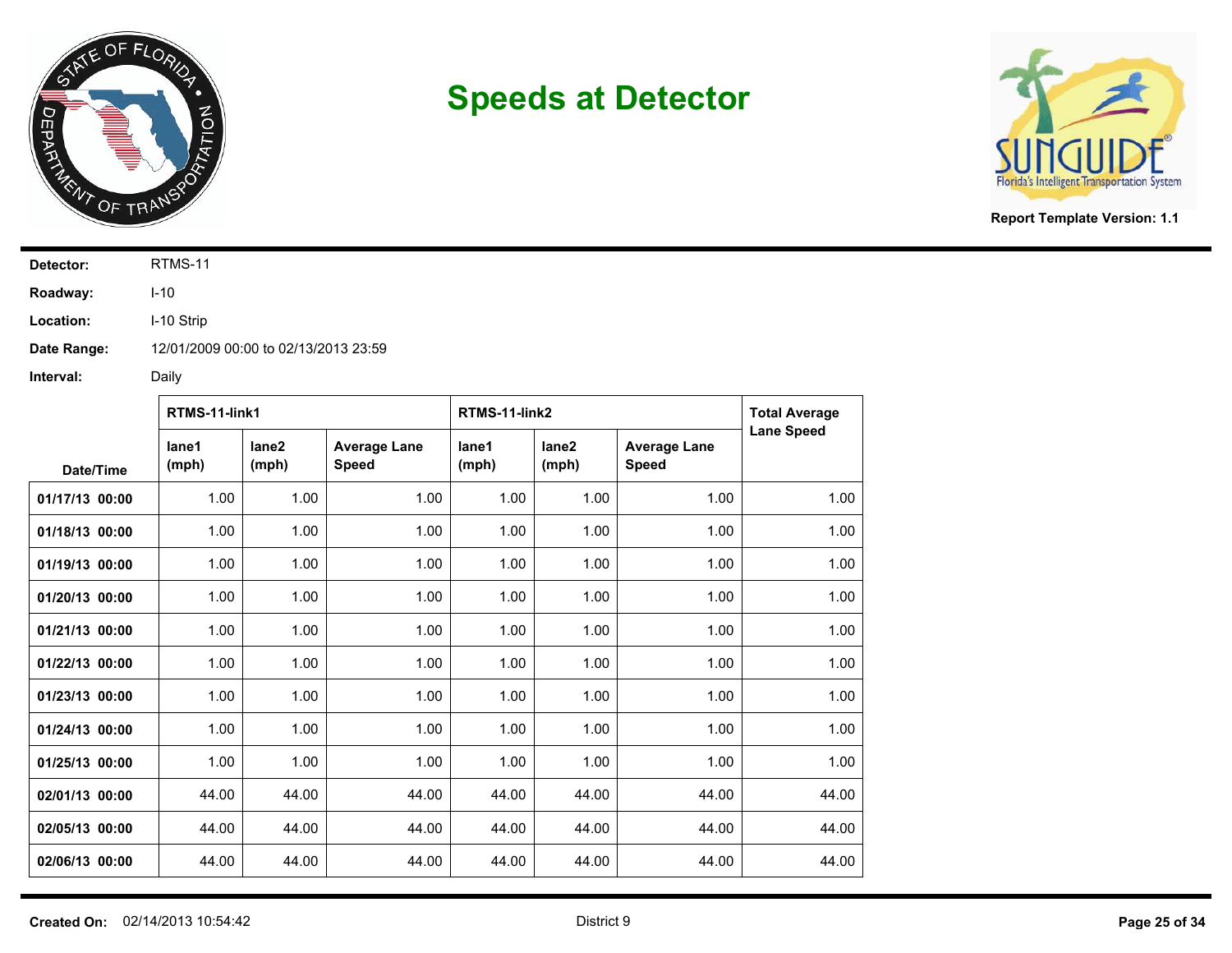



**Report Template Version: 1.1**

|                                     | RTMS-11-link1  |                |                                     | RTMS-11-link2  | <b>Total Average</b> |                                     |                   |
|-------------------------------------|----------------|----------------|-------------------------------------|----------------|----------------------|-------------------------------------|-------------------|
|                                     | lane1<br>(mph) | lane2<br>(mph) | <b>Average Lane</b><br><b>Speed</b> | lane1<br>(mph) | lane2<br>(mph)       | <b>Average Lane</b><br><b>Speed</b> | <b>Lane Speed</b> |
| 02/07/13 00:00                      | 44.00          | 44.00          | 44.00                               | 44.00          | 44.00                | 44.00                               | 44.00             |
| 02/12/13 00:00                      | 44.00          | 44.00          | 44.00                               | 44.00          | 44.00                | 44.00                               | 44.00             |
| 02/13/13 00:00                      | 44.00          | 44.00          | 44.00                               | 44.00          | 44.00                | 44.00                               | 44.00             |
| <b>Average Lane</b><br><b>Speed</b> | 17.06          | 17.06          | 17.06                               | 17.06          | 17.06                | 17.06                               | 17.06             |

**Detector:** RTMS-12

**Roadway:** I-10

**Location:** I-10 Strip

**Date Range:** 12/01/2009 00:00 to 02/13/2013 23:59

|                | RTMS-12-link1  |                            |                                     | RTMS-12-link2  | <b>Total Average</b> |                                     |                   |
|----------------|----------------|----------------------------|-------------------------------------|----------------|----------------------|-------------------------------------|-------------------|
| Date/Time      | lane1<br>(mph) | lane <sub>2</sub><br>(mph) | <b>Average Lane</b><br><b>Speed</b> | lane1<br>(mph) | lane2<br>(mph)       | <b>Average Lane</b><br><b>Speed</b> | <b>Lane Speed</b> |
| 01/17/13 00:00 | 1.00           | 1.00                       | 1.00                                | 1.00           | 1.00                 | 1.00                                | 1.00              |
| 01/18/13 00:00 | 1.00           | 1.00                       | 1.00                                | 1.00           | 1.00                 | 1.00                                | 1.00              |
| 01/19/13 00:00 | 1.00           | 1.00                       | 1.00                                | 1.00           | 1.00                 | 1.00                                | 1.00              |
| 01/20/13 00:00 | 1.00           | 1.00                       | 1.00                                | 1.00           | 1.00                 | 1.00                                | 1.00              |
| 01/21/13 00:00 | 1.00           | 1.00                       | 1.00                                | 1.00           | 1.00                 | 1.00                                | 1.00              |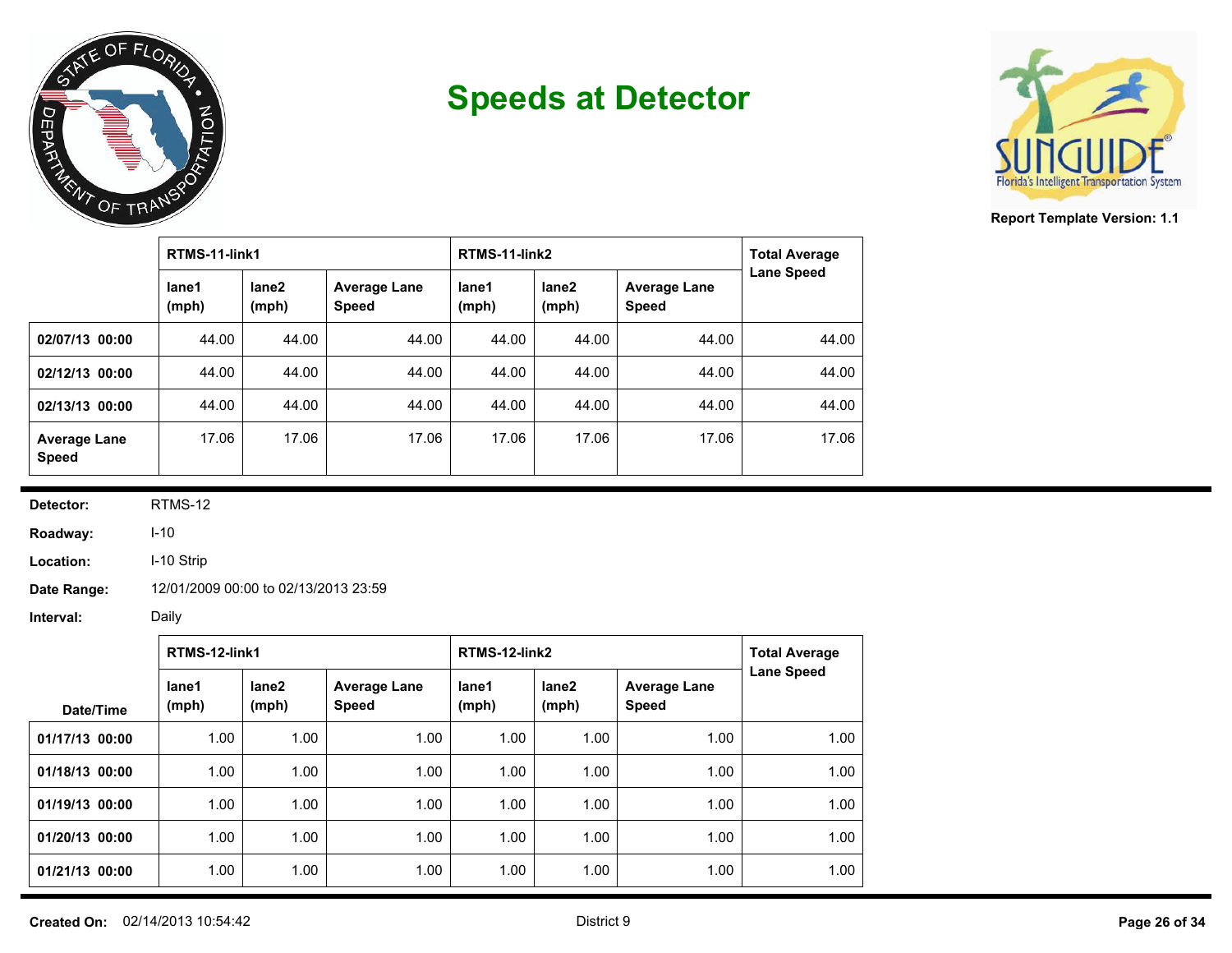



|                                     | RTMS-12-link1  |                            |                                     | RTMS-12-link2  | <b>Total Average</b>       |                                     |                   |
|-------------------------------------|----------------|----------------------------|-------------------------------------|----------------|----------------------------|-------------------------------------|-------------------|
|                                     | lane1<br>(mph) | lane <sub>2</sub><br>(mph) | <b>Average Lane</b><br><b>Speed</b> | lane1<br>(mph) | lane <sub>2</sub><br>(mph) | <b>Average Lane</b><br><b>Speed</b> | <b>Lane Speed</b> |
| 01/22/13 00:00                      | 1.00           | 1.00                       | 1.00                                | 1.00           | 1.00                       | 1.00                                | 1.00              |
| 01/23/13 00:00                      | 1.00           | 1.00                       | 1.00                                | 1.00           | 1.00                       | 1.00                                | 1.00              |
| 01/24/13 00:00                      | 1.00           | 1.00                       | 1.00                                | 1.00           | 1.00                       | 1.00                                | 1.00              |
| 01/25/13 00:00                      | 1.00           | 1.00                       | 1.00                                | 1.00           | 1.00                       | 1.00                                | 1.00              |
| 02/01/13 00:00                      | 44.00          | 44.00                      | 44.00                               | 44.00          | 44.00                      | 44.00                               | 44.00             |
| 02/05/13 00:00                      | 44.00          | 44.00                      | 44.00                               | 44.00          | 44.00                      | 44.00                               | 44.00             |
| 02/06/13 00:00                      | 44.00          | 44.00                      | 44.00                               | 44.00          | 44.00                      | 44.00                               | 44.00             |
| 02/07/13 00:00                      | 44.00          | 44.00                      | 44.00                               | 44.00          | 44.00                      | 44.00                               | 44.00             |
| 02/12/13 00:00                      | 44.00          | 44.00                      | 44.00                               | 44.00          | 44.00                      | 44.00                               | 44.00             |
| 02/13/13 00:00                      | 44.00          | 44.00                      | 44.00                               | 44.00          | 44.00                      | 44.00                               | 44.00             |
| <b>Average Lane</b><br><b>Speed</b> | 17.06          | 17.06                      | 17.06                               | 17.06          | 17.06                      | 17.06                               | 17.06             |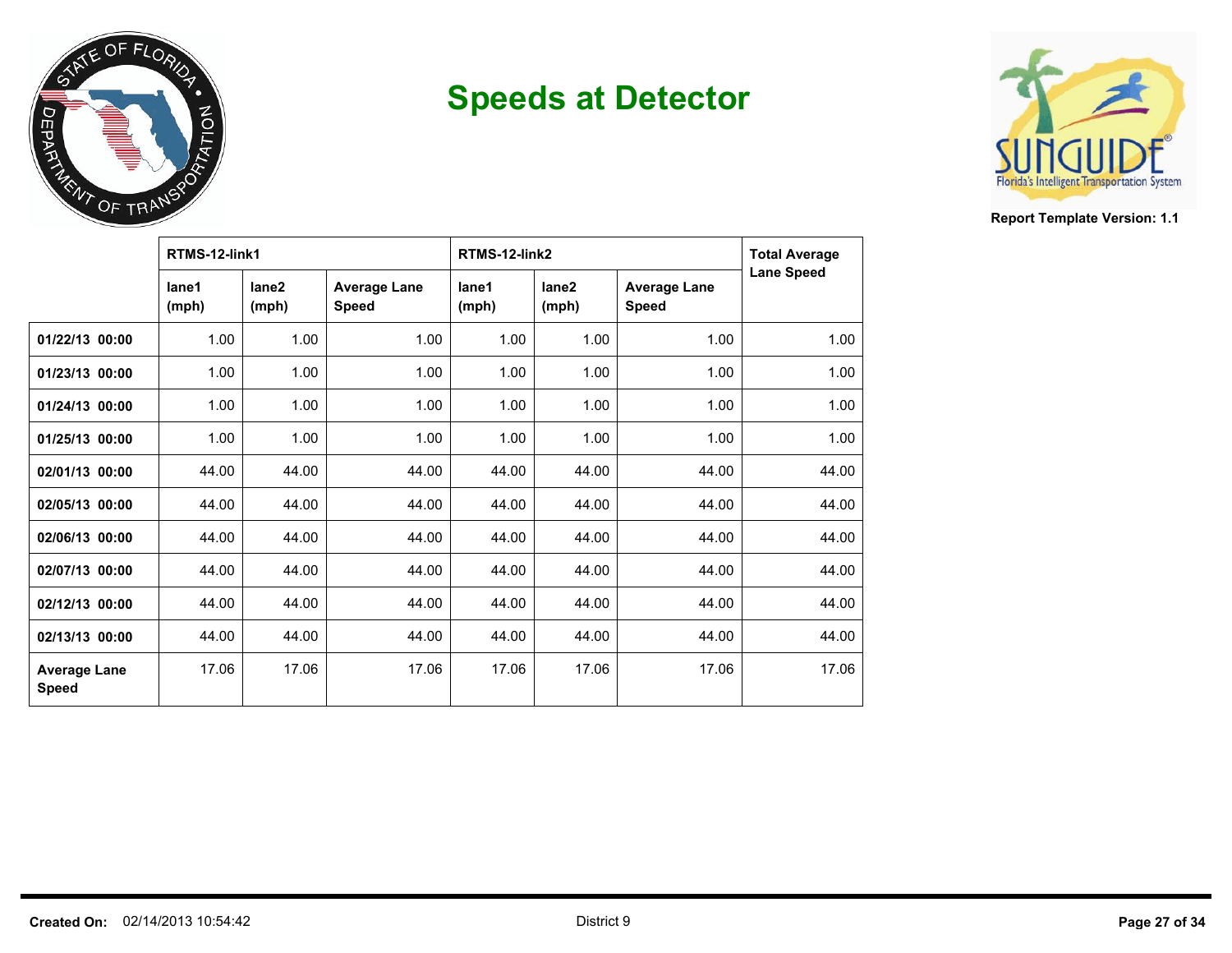



**Report Template Version: 1.1**

**Detector:** RTMS-13

**Roadway:** I-10

**Location:** I-10 Strip

**Date Range:** 12/01/2009 00:00 to 02/13/2013 23:59

|                | RTMS-13-link1  |                            |                                     | RTMS-13-link2  |                            | <b>Total Average</b>                |                   |
|----------------|----------------|----------------------------|-------------------------------------|----------------|----------------------------|-------------------------------------|-------------------|
| Date/Time      | lane1<br>(mph) | lane <sub>2</sub><br>(mph) | <b>Average Lane</b><br><b>Speed</b> | lane1<br>(mph) | lane <sub>2</sub><br>(mph) | <b>Average Lane</b><br><b>Speed</b> | <b>Lane Speed</b> |
| 01/17/13 00:00 | 1.00           | 1.00                       | 1.00                                | 1.00           | 1.00                       | 1.00                                | 1.00              |
| 01/18/13 00:00 | 1.00           | 1.00                       | 1.00                                | 1.00           | 1.00                       | 1.00                                | 1.00              |
| 01/19/13 00:00 | 1.00           | 1.00                       | 1.00                                | 1.00           | 1.00                       | 1.00                                | 1.00              |
| 01/20/13 00:00 | 1.00           | 1.00                       | 1.00                                | 1.00           | 1.00                       | 1.00                                | 1.00              |
| 01/21/13 00:00 | 1.00           | 1.00                       | 1.00                                | 1.00           | 1.00                       | 1.00                                | 1.00              |
| 01/22/13 00:00 | 1.00           | 1.00                       | 1.00                                | 1.00           | 1.00                       | 1.00                                | 1.00              |
| 01/23/13 00:00 | 1.00           | 1.00                       | 1.00                                | 1.00           | 1.00                       | 1.00                                | 1.00              |
| 01/24/13 00:00 | 1.00           | 1.00                       | 1.00                                | 1.00           | 1.00                       | 1.00                                | 1.00              |
| 01/25/13 00:00 | 1.00           | 1.00                       | 1.00                                | 1.00           | 1.00                       | 1.00                                | 1.00              |
| 02/01/13 00:00 | 44.00          | 44.00                      | 44.00                               | 44.00          | 44.00                      | 44.00                               | 44.00             |
| 02/05/13 00:00 | 44.00          | 44.00                      | 44.00                               | 44.00          | 44.00                      | 44.00                               | 44.00             |
| 02/06/13 00:00 | 44.00          | 44.00                      | 44.00                               | 44.00          | 44.00                      | 44.00                               | 44.00             |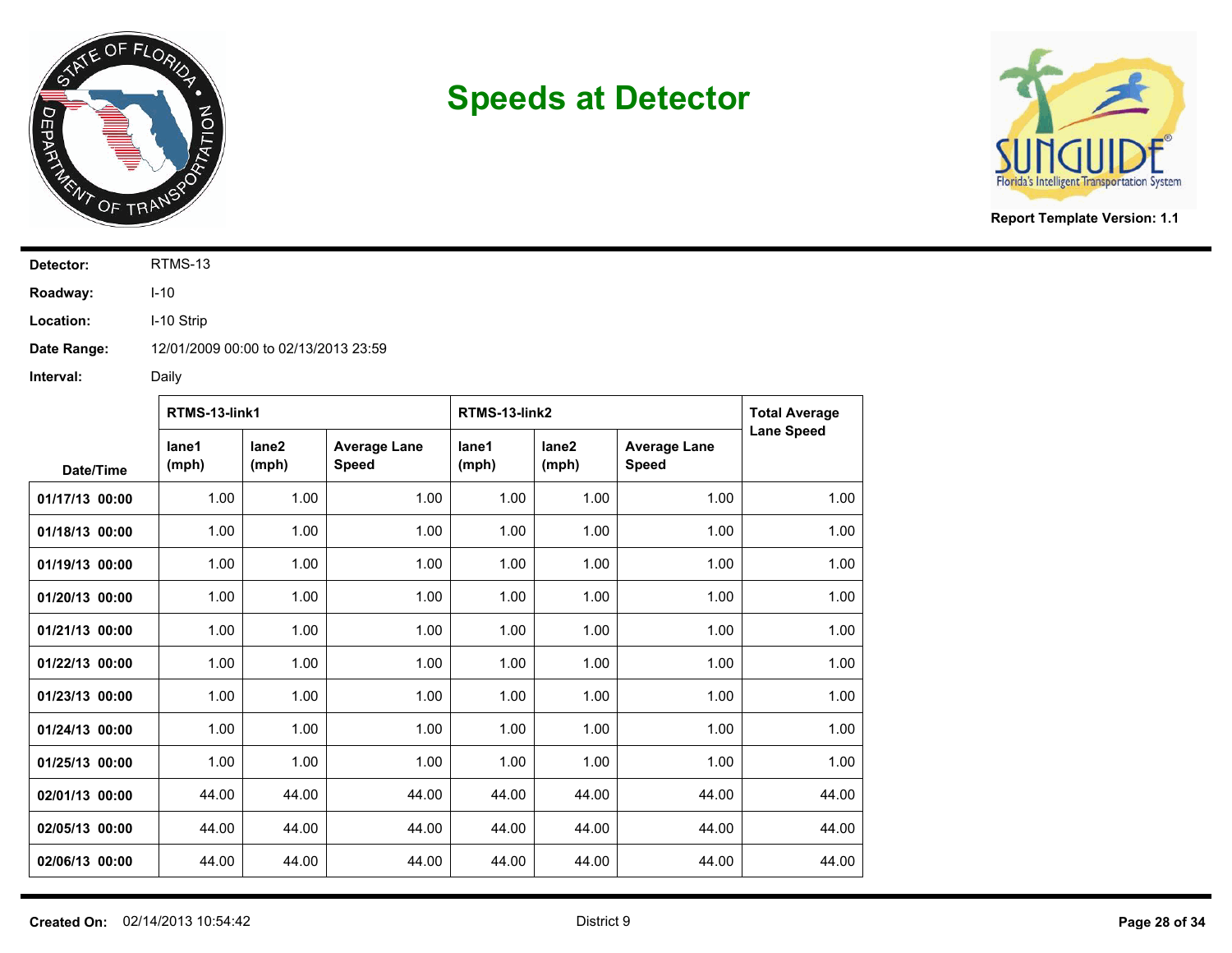



**Report Template Version: 1.1**

|                                     | RTMS-13-link1  |                |                                     | RTMS-13-link2  | <b>Total Average</b> |                                     |                   |
|-------------------------------------|----------------|----------------|-------------------------------------|----------------|----------------------|-------------------------------------|-------------------|
|                                     | lane1<br>(mph) | lane2<br>(mph) | <b>Average Lane</b><br><b>Speed</b> | lane1<br>(mph) | lane2<br>(mph)       | <b>Average Lane</b><br><b>Speed</b> | <b>Lane Speed</b> |
| 02/07/13 00:00                      | 44.00          | 44.00          | 44.00                               | 44.00          | 44.00                | 44.00                               | 44.00             |
| 02/12/13 00:00                      | 44.00          | 44.00          | 44.00                               | 44.00          | 44.00                | 44.00                               | 44.00             |
| 02/13/13 00:00                      | 44.00          | 44.00          | 44.00                               | 44.00          | 44.00                | 44.00                               | 44.00             |
| <b>Average Lane</b><br><b>Speed</b> | 17.06          | 17.06          | 17.06                               | 17.06          | 17.06                | 17.06                               | 17.06             |

**Detector:** RTMS-14

**Roadway:** I-10

**Location:** I-10 Strip

**Date Range:** 12/01/2009 00:00 to 02/13/2013 23:59

|                | RTMS-14-link1  |                            |                                     | RTMS-14-link2  | <b>Total Average</b> |                                     |                   |
|----------------|----------------|----------------------------|-------------------------------------|----------------|----------------------|-------------------------------------|-------------------|
| Date/Time      | lane1<br>(mph) | lane <sub>2</sub><br>(mph) | <b>Average Lane</b><br><b>Speed</b> | lane1<br>(mph) | lane2<br>(mph)       | <b>Average Lane</b><br><b>Speed</b> | <b>Lane Speed</b> |
| 01/17/13 00:00 | 1.00           | 1.00                       | 1.00                                | 1.00           | 1.00                 | 1.00                                | 1.00              |
| 01/18/13 00:00 | 1.00           | 1.00                       | 1.00                                | 1.00           | 1.00                 | 1.00                                | 1.00              |
| 01/19/13 00:00 | 1.00           | 1.00                       | 1.00                                | 1.00           | 1.00                 | 1.00                                | 1.00              |
| 01/20/13 00:00 | 1.00           | 1.00                       | 1.00                                | 1.00           | 1.00                 | 1.00                                | 1.00              |
| 01/21/13 00:00 | 1.00           | 1.00                       | 1.00                                | 1.00           | 1.00                 | 1.00                                | 1.00              |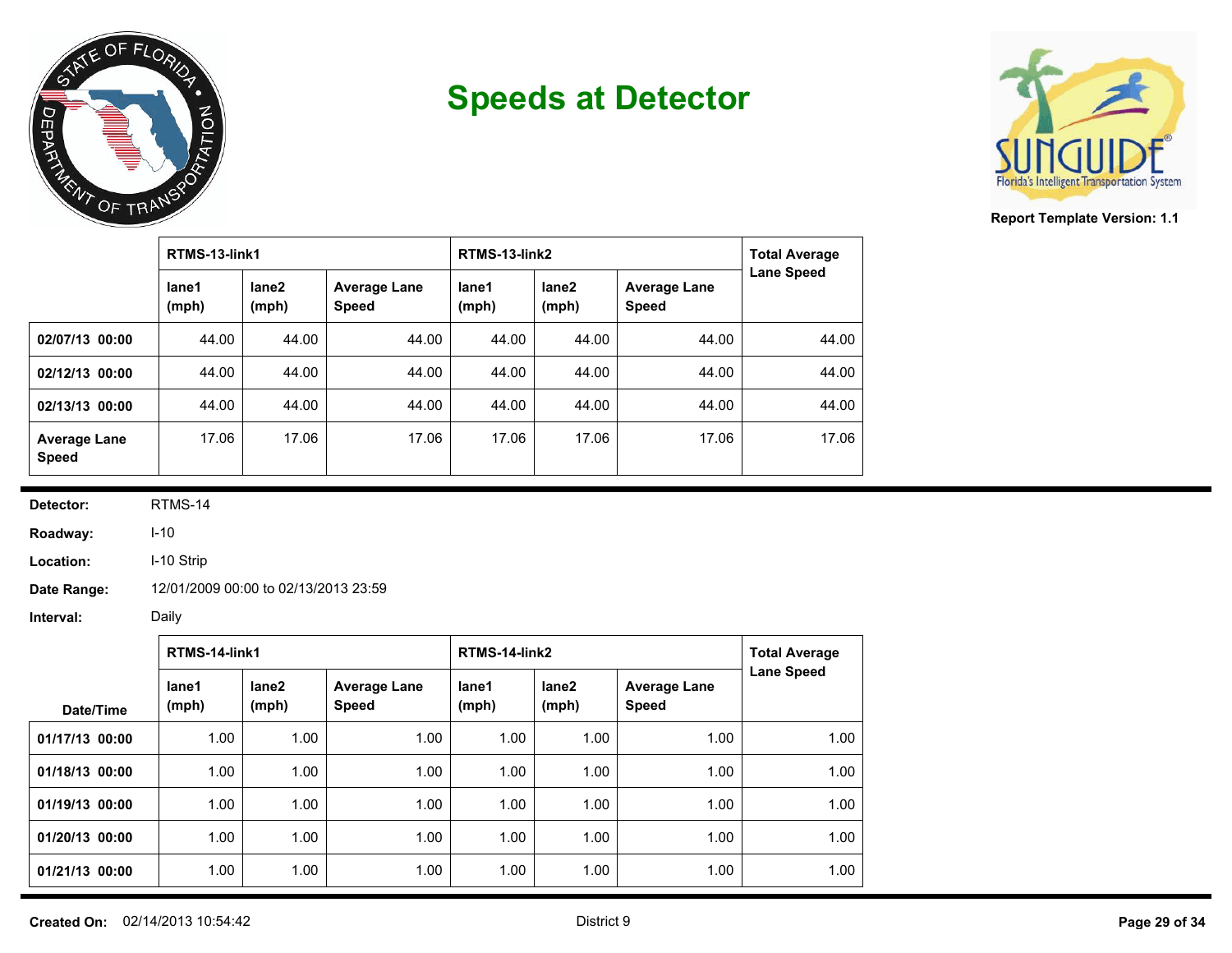



|                                     | RTMS-14-link1  |                            |                                     | RTMS-14-link2  |                            |                                     | <b>Total Average</b> |
|-------------------------------------|----------------|----------------------------|-------------------------------------|----------------|----------------------------|-------------------------------------|----------------------|
|                                     | lane1<br>(mph) | lane <sub>2</sub><br>(mph) | <b>Average Lane</b><br><b>Speed</b> | lane1<br>(mph) | lane <sub>2</sub><br>(mph) | <b>Average Lane</b><br><b>Speed</b> | <b>Lane Speed</b>    |
| 01/22/13 00:00                      | 1.00           | 1.00                       | 1.00                                | 1.00           | 1.00                       | 1.00                                | 1.00                 |
| 01/23/13 00:00                      | 1.00           | 1.00                       | 1.00                                | 1.00           | 1.00                       | 1.00                                | 1.00                 |
| 01/24/13 00:00                      | 1.00           | 1.00                       | 1.00                                | 1.00           | 1.00                       | 1.00                                | 1.00                 |
| 01/25/13 00:00                      | 1.00           | 1.00                       | 1.00                                | 1.00           | 1.00                       | 1.00                                | 1.00                 |
| 02/01/13 00:00                      | 44.00          | 44.00                      | 44.00                               | 44.00          | 44.00                      | 44.00                               | 44.00                |
| 02/05/13 00:00                      | 44.00          | 44.00                      | 44.00                               | 44.00          | 44.00                      | 44.00                               | 44.00                |
| 02/06/13 00:00                      | 44.00          | 44.00                      | 44.00                               | 44.00          | 44.00                      | 44.00                               | 44.00                |
| 02/07/13 00:00                      | 44.00          | 44.00                      | 44.00                               | 44.00          | 44.00                      | 44.00                               | 44.00                |
| 02/12/13 00:00                      | 44.00          | 44.00                      | 44.00                               | 44.00          | 44.00                      | 44.00                               | 44.00                |
| 02/13/13 00:00                      | 44.00          | 44.00                      | 44.00                               | 44.00          | 44.00                      | 44.00                               | 44.00                |
| <b>Average Lane</b><br><b>Speed</b> | 17.06          | 17.06                      | 17.06                               | 17.06          | 17.06                      | 17.06                               | 17.06                |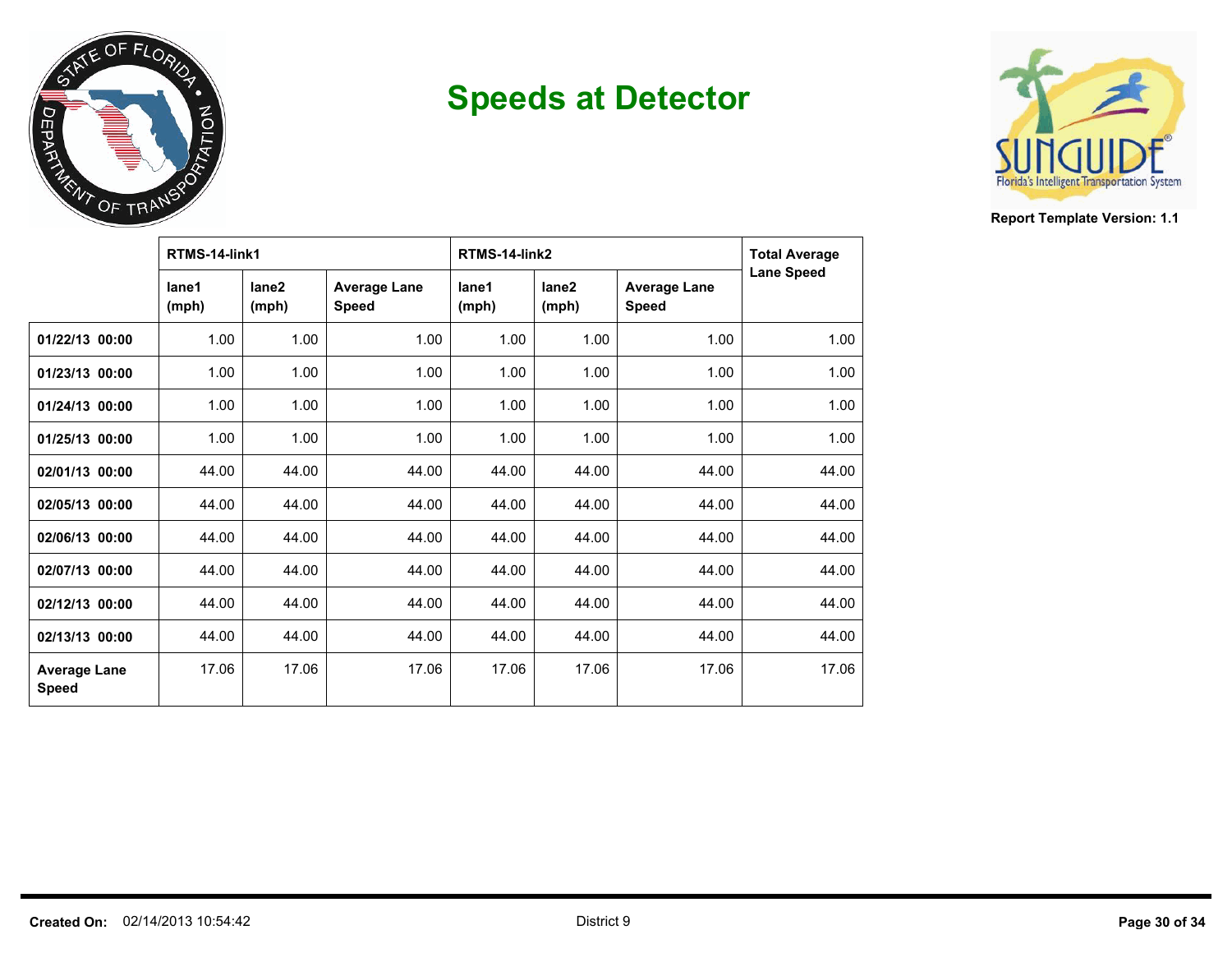



**Report Template Version: 1.1**

| Detector:   | RTMS-IVV                             |
|-------------|--------------------------------------|
| Roadway:    | $I-10$                               |
| Location:   | I-10 Strip                           |
| Date Range: | 12/01/2009 00:00 to 02/13/2013 23:59 |
| Interval:   | Daily                                |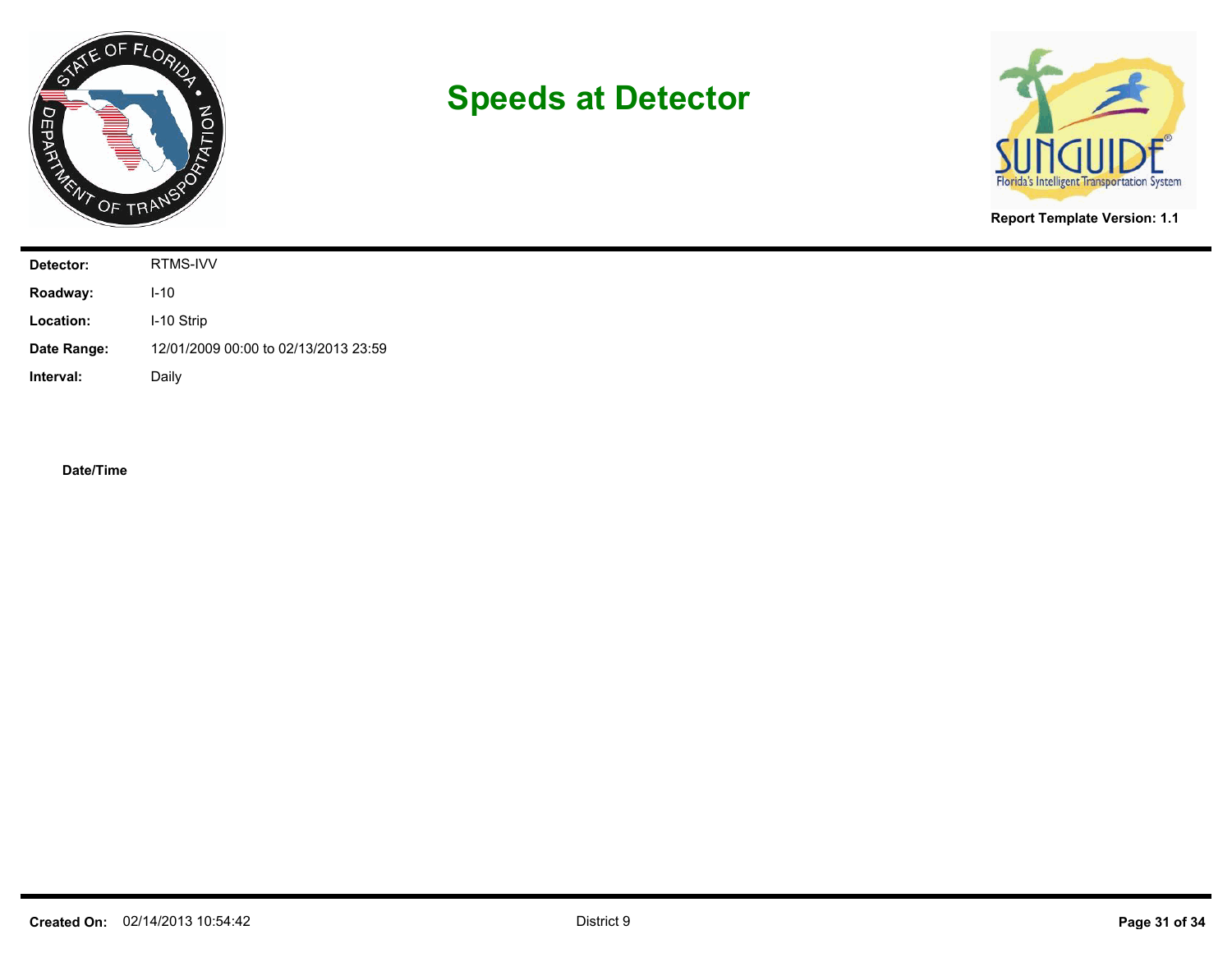



**Report Template Version: 1.1**

| Detector:   | RTMS_G4                                |
|-------------|----------------------------------------|
| Roadway:    | Springhill Road                        |
| Location:   | Not Really Offset from Springhill Road |
| Date Range: | 12/01/2009 00:00 to 02/13/2013 23:59   |
| Interval:   | Daily                                  |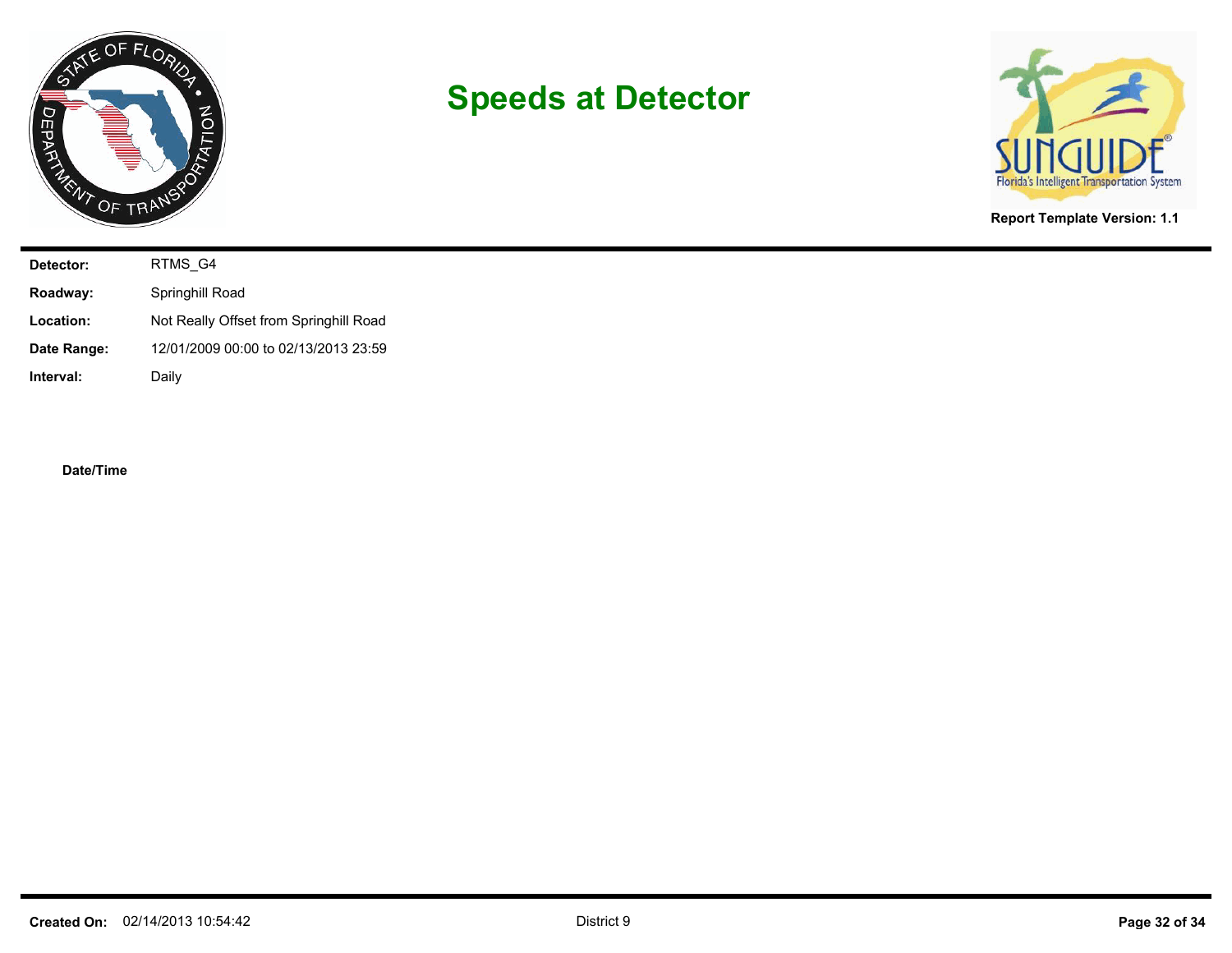



**Report Template Version: 1.1**

| Detector:   | SS105_I10                            |
|-------------|--------------------------------------|
| Roadway:    | $I-10$                               |
| Location:   |                                      |
| Date Range: | 12/01/2009 00:00 to 02/13/2013 23:59 |
| Interval:   | Daily                                |